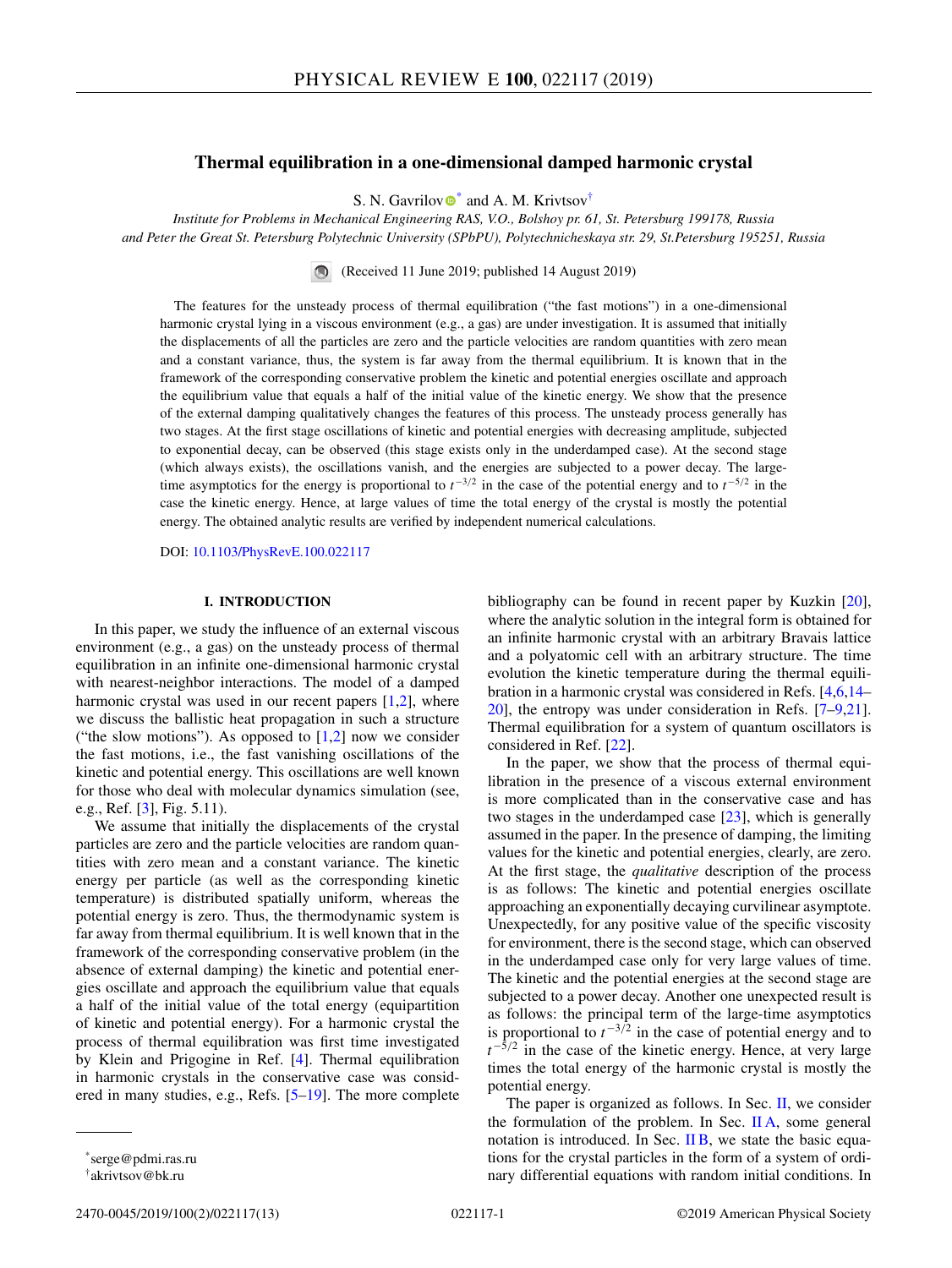<span id="page-1-0"></span>Sec. II C, we introduce and deal with infinite set of covariance variables. These are the mutual covariances of the particle velocities and the displacements for all pairs of particles. We obtain two infinite systems of differential-difference equations involving only the covariances for the particle velocities, and only the covariances for the displacements, respectively. The similar approach was used in previous papers  $[1,2,14-$ [16,18,19,21,24–28\]](#page-11-0). In Sec. [III](#page-2-0) we simplify the obtained equations using the assumptions of uniformity for the variance of the initial values of the particle velocities. Finally, we obtain four infinite systems of ordinary differential equations for the energetic quantities, which we call the generalized kinetic energy, the generalized potential energy, the generalized total energy, the generalized Lagrangian. The kinetic energy, the potential energy, the total energy, and the Lagrangian, are particular cases of those quantities. It is sufficient to solve the equations for any two of these four energetic quantities to calculate all of them. We choose the generalized Lagrangian and the generalized potential energy as basic variables, since the corresponding equations have a simpler structure. In Sec. [IV](#page-3-0) we use discrete-time Fourier transform to get the analytical solutions for the Lagrangian and the potential energy in the integral form. In Sec.  $V$  all the energetic quantities are evaluated for the large values of time. To do this we use the method of stationary phase and the Laplace method [\[29\]](#page-11-0). The corresponding calculations are given in Appendices [A](#page-8-0)[–D.](#page-10-0) In Sec. [VI,](#page-5-0) we present the results of the numerical solution of the initial value problem for the system of ordinary differential equations with random initial conditions and compare them with the obtained analytical solution in the integral and the asymptotic forms. In Sec. [VII](#page-6-0) we discuss the large-time behavior of energetic quantities in the underdamped case. Finally, in Sec. [VIII,](#page-7-0) we discuss the basic results of the paper.

#### **II. MATHEMATICAL FORMULATION**

### **A. Notation**

In the paper, we use the following general notation: *t*: the time;

 $H(\cdot)$ : the Heaviside function;

δ(·): the Dirac δ function;

 $\langle \cdot \rangle$ : the expected value for a random quantity;

δ*pq*: the Kronecker δ (δ*pq* = 1 if *p* = *q*, and δ*pq* = 0 otherwise);

 $\delta_n: \delta_n \stackrel{\text{def}}{=} \delta_{n0};$ 

 $J_0(\cdot)$ : the Bessel function of the first kind of zero order [\[30\]](#page-11-0);

 $\Gamma(\cdot)$ : the Euler integral of the second kind (the  $\Gamma$  function) [\[30\]](#page-11-0);

 $C^{\infty}$ : the set of all infinitely differentiable functions;

 $\mathbb{Z}$ : the set of all integers.

### **B. Dynamic equations for a crystal and random initial conditions**

Consider the following system of ordinary differential equations:

$$
\partial_t v_i = F_i, \quad \partial_t u_i = v_i,\tag{1}
$$



FIG. 1. A one-dimensional harmonic crystal.

where

$$
F_i = \omega_0^2 \mathcal{L}_i u_i - \eta v_i,\tag{2}
$$

$$
\omega_0 \stackrel{\text{def}}{=} \sqrt{C/m}.\tag{3}
$$

Here *i* is an arbitrary integer which describes the position of a particle in the chain;  $u_i(t)$  and  $v_i(t)$  are the displacement and the particle velocity, respectively;  $F_i$  is the specific force on the particle;  $\eta$  is the specific viscosity for the environment; *C* is the bond stiffness; *m* is the mass of a particle;  $\partial_t$  is the operator of differentiation with respect to time;  $\mathcal{L}_i$  is the linear finite difference operator:

$$
\mathcal{L}_i u_i = u_{i+1} - 2u_i + u_{i-1}.
$$
 (4)

System of ODE (1) describes the motions of one-dimensional harmonic crystal (an ordered chain of identical interacting material particles, see Fig. 1).

The initial conditions are as follows: For all *i*,

$$
u_i(0) = 0, \quad v_i(0) = \rho_i,
$$
 (5)

where the normal random variables  $\rho_i$  are such that

$$
\langle \rho_i(0) \rangle = 0, \quad \langle \rho_i(0) \rho_j(0) \rangle = \kappa_i(0) \delta_{ij}, \tag{6}
$$

where  $\kappa_i(0)$  is a given function of  $i \in \mathbb{Z}$ . Later, in Sec. [III,](#page-2-0) it will be assumed that  $\kappa_i(0)$  do not depend on *i*. It is useful to proceed with the derivation of basic equations in Sec. II C not taking into account this supposition. Note that in the latter more general case, the boundary conditions at the infinity may be needed. These boundary conditions should guarantee that there are no sources at the infinity, or give a mathematical description for such a source. In the case under consideration in the paper, these special boundary conditions are not necessary, we will use the requirement of spatial uniformity for all physical quantities instead. At the same time, in numerical calculations (see Sec. [VI\)](#page-5-0), where we deal with a model for a finite harmonic crystal, we use periodic boundary conditions Eq. [\(90\)](#page-5-0) to provide the spatial uniformity.

#### **C. The dynamics of covariances**

According to Eq. (2),  $F_i$  are linear functions of  $u_i$ ,  $v_i$ . Taking this fact into account together with Eqs.  $(5)$  and  $(6)$ , we see that for all *t*

$$
\langle u_i \rangle = 0, \quad \langle v_i \rangle = 0. \tag{7}
$$

Following Ref. [\[31\]](#page-11-0), consider the infinite sets of covariance variables

$$
\xi_{p,q} \stackrel{\text{def}}{=} \langle u_p u_q \rangle, \quad v_{p,q} \stackrel{\text{def}}{=} \langle u_p v_q \rangle, \quad \kappa_{p,q} \stackrel{\text{def}}{=} \langle v_p v_q \rangle. \tag{8}
$$

Thus, the variables  $\xi_{p,q}$ ,  $v_{p,q}$ ,  $\kappa_{p,q}$  are defined for any pair of crystal particles.

We call the quantity

$$
\mathcal{K}_{p,q} = \frac{m\kappa_{p,q}}{2} \tag{9}
$$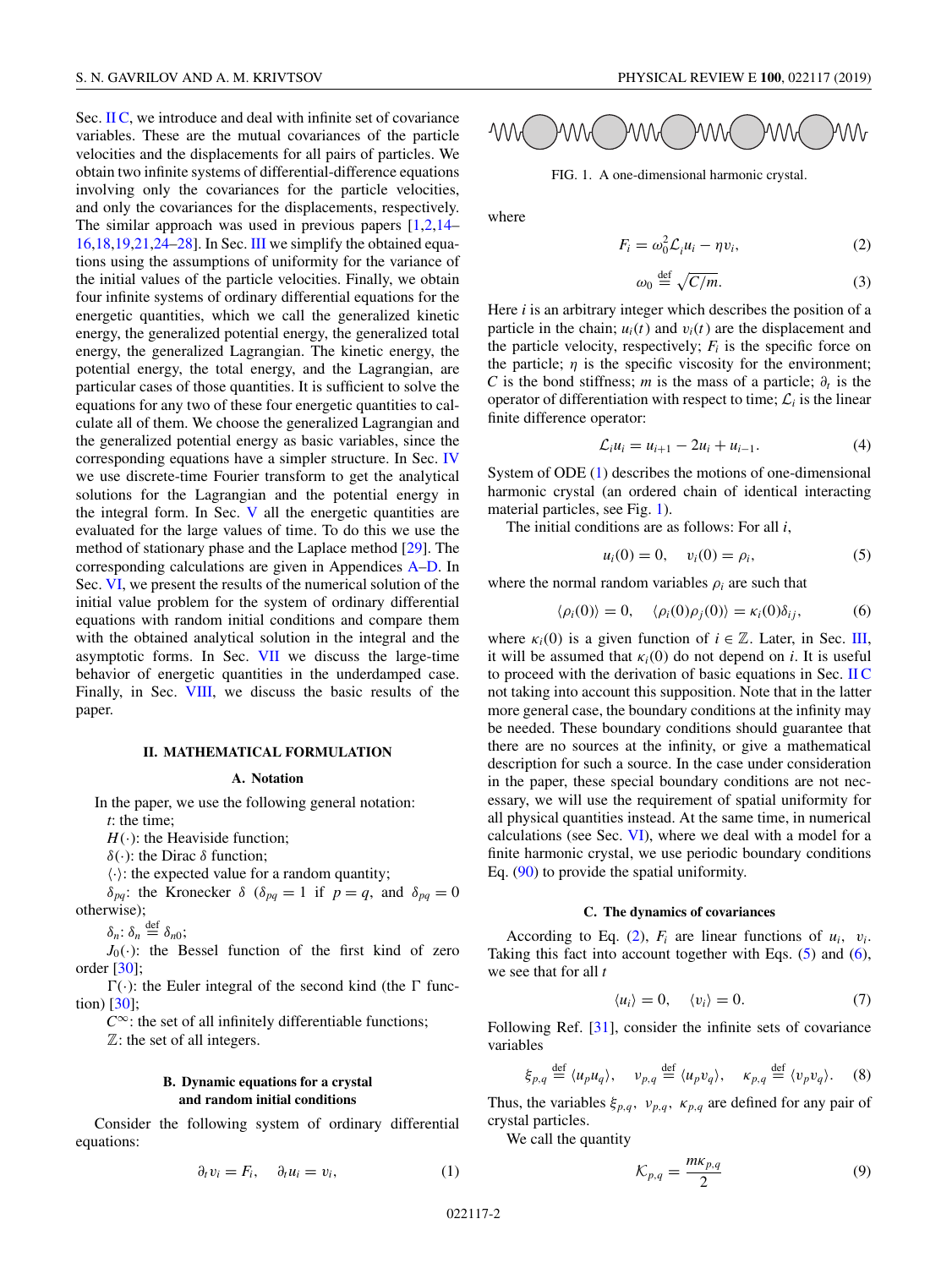<span id="page-2-0"></span>the generalized kinetic energy. It is clear that quantities  $m\kappa_{p,p}$ equal the estimated value for doubled kinetic energy  $2K_{p,p}$ for particle with number *p*. Accordingly, we identify the quantities

$$
T_p \stackrel{\text{def}}{=} k_B^{-1} \mathcal{K}_{p,p} = mk_B^{-1} \kappa_{p,p} \tag{10}
$$

as the kinetic temperature. Here  $k_B$  is the Boltzmann constant.

For simplicity, in what follows, we drop the subscripts *p* and *q*, i.e.,  $\xi \stackrel{\text{def}}{=} \xi_{p,q}$ , etc. By definition, we also put  $\xi^{\top} \stackrel{\text{def}}{=} \xi_{q,p}$ etc. Now we differentiate variables Eq. [\(8\)](#page-1-0) with respect to time taking into account equations of motion Eq.  $(1)$ . This yields the following closed system of differential equations for covariances:

$$
\partial_t \xi = \nu + \nu^\top, \tag{11}
$$

$$
\partial_t v + \eta v = \omega_0^2 \mathcal{L}_q \xi + \kappa, \qquad (12)
$$

$$
\partial_t \kappa + 2\eta \kappa = \omega_0^2 \mathcal{L}_p v + \omega_0^2 \mathcal{L}_q v^\top,\tag{13}
$$

where  $\mathcal{L}_p$  and  $\mathcal{L}_q$  are the linear difference operators defined by Eq. [\(4\)](#page-1-0) that act on  $\xi_{p,q}$ ,  $v_{p,q}$ ,  $\kappa_{p,q}$ ,  $\beta_{p,q}$  with respect to the first index subscript *p* and the second one *q*, respectively. The initial conditions that correspond to Eqs.  $(5)$  and  $(6)$  are

$$
\xi_{pq}(0) = 0
$$
,  $v_{pq}(0) = 0$ ,  $\kappa_{pq}(0) = \kappa_p(0)\delta_{pq}$ . (14)

Taking into account these initial conditions, it is useful to rewrite Eq.  $(13)$  in the following form:

$$
\partial_t \kappa + 2\eta \kappa = \omega_0^2 \mathcal{L}_p v + \omega_0^2 \mathcal{L}_q v^\top + \beta,\tag{15}
$$

where singular term  $\beta$  is

$$
\beta = \kappa_p(0)\delta_{pq}\delta(t). \tag{16}
$$

Equations  $(11)$ ,  $(12)$ , and  $(15)$  should be supplemented with initial conditions in the following form, which is conventional for distributions (or generalized functions) [\[32\]](#page-12-0):

$$
\xi|_{t<0} \equiv 0, \quad v|_{t<0} \equiv 0, \quad \kappa|_{t<0} \equiv 0.
$$
 (17)

Now we introduce the symmetric and antisymmetric difference operators

$$
2\mathcal{L}^{\mathcal{S}} \stackrel{\text{def}}{=} \mathcal{L}_p + \mathcal{L}_q, \quad 2\mathcal{L}^{\mathcal{A}} \stackrel{\text{def}}{=} \mathcal{L}_p - \mathcal{L}_q,\tag{18}
$$

and the symmetric and antisymmetric parts of the variable ν:

$$
2\nu^{\mathsf{S}} \stackrel{\text{def}}{=} \nu + \nu^{\top}, \quad 2\nu^{\mathsf{A}} \stackrel{\text{def}}{=} \nu - \nu^{\top}.
$$
 (19)

Note that  $\xi$  and  $\kappa$  are symmetric variables. Now Eqs. (11),  $(12)$ , and  $(15)$  can be rewritten as follows:

$$
\partial_t \xi = 2\nu^S, \quad (\partial_t + 2\eta)\kappa = 2\omega_0^2 \mathcal{L}^S \nu^S + 2\omega_0^2 \mathcal{L}^A \nu^A + \beta,
$$
\n(20)

$$
(\partial_t + \eta)\nu^A = -\omega_0^2 \mathcal{L}^A \xi, \quad (\partial_t + \eta)\nu^S = \omega_0^2 \mathcal{L}^S \xi + \kappa. \quad (21)
$$

This system of equations can be reduced (see Ref. [\[1\]](#page-11-0)) to one equation of the fourth order in time for covariances of the particle velocities  $\kappa$ ,

$$
[(\partial_t + \eta)^2 (\partial_t^2 + 2\eta \partial_t - 4\omega_0^2 \mathcal{L}^S) + 4(\omega_0^2 \mathcal{L}^A)^2] \kappa
$$
  
=  $(\partial_t + \eta) (\partial_t^2 + \eta \partial_t - 2\omega_0^2 \mathcal{L}^S) \beta,$  (22)

or, alternatively, to one equation of the fourth order in time for covariances of the displacements  $\xi$ :

$$
[(\partial_t + \eta)^2 (\partial_t^2 + 2\eta \partial_t - 4\omega_0^2 \mathcal{L}^S) + 4(\omega_0^2 \mathcal{L}^A)^2] \xi
$$
  
= 2(\partial\_t + \eta)\beta. (23)

### **III. THE CASE OF A UNIFORM INITIAL KINETIC TEMPERATURE DISTRIBUTION**

Following Refs. [\[24,31\]](#page-11-0), we introduce the discrete spatial variable

$$
k \stackrel{\text{def}}{=} p + q \tag{24}
$$

and the discrete correlational variable

$$
n \stackrel{\text{def}}{=} q - p \tag{25}
$$

instead of discrete variables *p* and *q*. We have

$$
q = \frac{k}{2} + \frac{n}{2}, \quad p = \frac{k}{2} - \frac{n}{2}.
$$
 (26)

In what follows, we consider the case when the initial values  $\kappa_p(0)\delta_{pa}$  of the covariance variables  $\kappa_{pq}$  do not depend on the spatial variable *k*, and depend only on *n*, i.e.,

$$
\kappa_p(0) = \bar{\kappa}_0,\tag{27}
$$

where  $\bar{k}_0$  is a given constant. From the physical point of view this means that we have a uniform distribution of the initial value for the kinetic temperature

$$
T_p|_{t=0} = \bar{T}_0 \equiv k_B^{-1} \bar{\mathcal{E}}_0,\tag{28}
$$

where

$$
\bar{\mathcal{E}}_0 \equiv \frac{m\bar{\kappa}_0}{2} \tag{29}
$$

is the initial value for both the total and the kinetic energy. In the case of a uniform initial conditions it is natural to assume that for  $t > 0$  we also have

$$
\kappa_{pq} = \hat{\kappa}_n, \quad \xi_{pq} = \hat{\xi}_n. \tag{30}
$$

In the case Eq.  $(27)$  of the uniform initial kinetic temperature distribution, to measure the estimated value of the (doubled) potential energy, we introduce the following quantity:

$$
2\Pi_{p,p} = m\omega_0^2 \langle (u_{p-1} - u_p)^2 \rangle + \langle (u_{p+1} - u_p)^2 \rangle. \tag{31}
$$

Provided that Eq.  $(30)$  are true, one has

$$
2\Pi_{p,p} \equiv 2\hat{\Pi}_0
$$
  
=  $m\omega_0^2 (2\xi_{p,p} + \xi_{p-1,p-1} - 2\xi_{p,p-1} + \xi_{p+1,p+1}$   
 $- 2\xi_{p,p+1}$ )  
=  $-2m\omega_0^2 \mathcal{L}_n \hat{\xi}_n|_{n=0}.$  (32)

We call quantities  $\Pi_{p,q} \equiv \hat{\Pi}_n$  the generalized potential energy. The following identities are true for any quantity  $\zeta_{p,q}$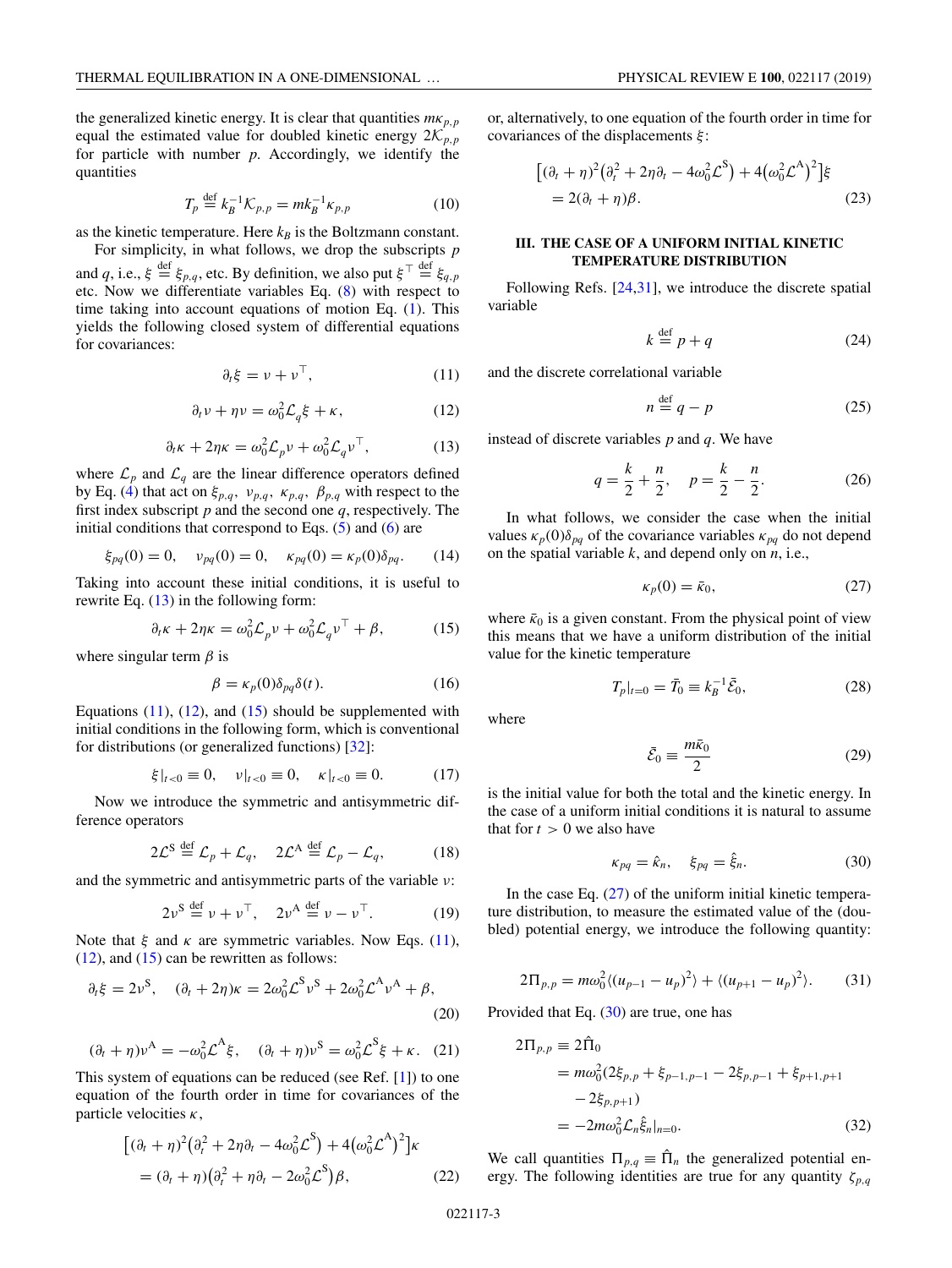<span id="page-3-0"></span>such that  $\zeta_{p,q} = \zeta_{q,p} = \hat{\zeta}_n$ :

$$
2\mathcal{L}^{S}\zeta_{p,q} = \zeta_{p+1,q} + \zeta_{p-1,q} - 4\zeta_{p,q} + \zeta_{p,q+1} + \zeta_{p,q-1}
$$
  
=  $2\zeta_{p+1,q} - 4\zeta_{p,q} + 2\zeta_{p-1,q} = 2\mathcal{L}_n\hat{\zeta}_n,$  (33)

$$
2\mathcal{L}^{\mathcal{A}}\zeta_{p,q} = \zeta_{p+1,q} + \zeta_{p-1,q} - \zeta_{p,q+1} - \zeta_{p,q-1} = 0. \tag{34}
$$

Now, taking into account Eqs. [\(17\)](#page-2-0) and [\(16\)](#page-2-0), Eqs. [\(22\)](#page-2-0) and [\(23\)](#page-2-0), can be rewritten as

$$
(\partial_t + \eta) (\partial_t^2 + 2\eta \partial_t - 4\omega_0^2 \mathcal{L}_n) \hat{\mathcal{K}}_n
$$
  
=  $\bar{\mathcal{E}}_0 (\partial_t^2 + \eta \partial_t - 2\omega_0^2 \mathcal{L}_n) \delta(t) \delta_n,$  (35)

$$
(\partial_t + \eta) \big( \partial_t^2 + 2\eta \partial_t - 4\omega_0^2 \mathcal{L}_n \big) \hat{\Pi}_n = -2\bar{\mathcal{E}}_0 \omega_0^2 \delta(t) \mathcal{L}_n \delta_n, \tag{36}
$$

respectively.

It is useful to consider also the following quantities:

$$
\hat{\Lambda}_n \equiv \hat{\mathcal{K}}_n - \hat{\Pi}_n \tag{37}
$$

and

$$
\hat{\mathcal{E}}_n \equiv \hat{\mathcal{K}}_n + \hat{\Pi}_n. \tag{38}
$$

We call these quantities the generalized Lagrangian and the generalized total energy, respectively. The corresponding equations for these quantities can be obtained by means of applying of the operator  $\mathcal{L}_n$  to Eq. (36) and calculating the sum or difference of both parts of Eqs.  $(35)$  and  $(36)$ . Taking into account initial condition in the form of Eq. [\(17\)](#page-2-0), this yields

$$
\left(\partial_t^2 + 2\eta \partial_t - 4\omega_0^2 \mathcal{L}_n\right) \hat{\Lambda}_n = \bar{\mathcal{E}}_0 \partial_t \delta(t) \delta_n, \tag{39}
$$

$$
(\partial_t + \eta) (\partial_t^2 + 2\eta \partial_t - 4\omega_0^2 \mathcal{L}_n) \hat{\mathcal{E}}_n
$$
  
=  $\bar{\mathcal{E}}_0 (\partial_t^2 + \eta \partial_t - 4\omega_0^2 \mathcal{L}_n) \delta(t) \delta_n,$  (40)

respectively. The corresponding initial conditions are

$$
\hat{\Lambda}_n|_{t<0}\equiv 0, \quad \hat{\mathcal{E}}_n|_{t<0}\equiv 0. \tag{41}
$$

To calculate every energetic quantity from the set  $\hat{\mathcal{K}}_0$ ,  $\hat{\Pi}_0$ ,  $\hat{\Lambda}_0$ ,  $\hat{\mathcal{E}}_0$  it is enough to solve any two equations from the set of Eqs. (35), (36), (39), and (40). In what follows, we deal with Eqs. (39) and (36) which have a simpler structure. The generalized kinetic energy and the generalized total energy in this case can be calculated as follows:

$$
\hat{\mathcal{K}}_n = \hat{\Lambda}_n + \hat{\Pi}_n,\tag{42}
$$

$$
\hat{\mathcal{E}}_n = \hat{\Lambda}_n + 2\hat{\Pi}_n. \tag{43}
$$

## **IV. SOLUTION OF THE EQUATIONS FOR ENERGETIC QUANTITIES**

# $\mathbf{A}.$  The Lagrangian  $\hat{\mathbf{\Lambda}}_0$

We apply the discrete-time Fourier transform [\[33,34\]](#page-12-0) with respect to the variable *n* to Eq. (39). This yields

$$
\partial_t^2 \Lambda_F + 2\eta \partial_t \Lambda_F + \mathcal{A}^2 \Lambda_F = \bar{\mathcal{E}}_0 \partial_t \delta(t), \tag{44}
$$

$$
\mathcal{A} = 4\omega_0 \bigg| \sin \frac{q}{2} \bigg|, \tag{45}
$$

where

$$
\Lambda_F(q, t) = \sum_{n = -\infty}^{\infty} \hat{\Lambda}_n \exp(-inq). \tag{46}
$$

Here and in what follows, *q* is the wavenumber, *i* is the imaginary unit. In order to obtain Eqs.  $(44)$ – $(45)$  we used the shift property [\[33\]](#page-12-0) of the discrete-time Fourier transform:

$$
\sum_{n=-\infty}^{\infty} \hat{\Lambda}_{n\pm 1} \exp(-inq) = \exp(\pm iq) \Lambda_F(q, t). \tag{47}
$$

Equation (44) together with initial conditions in the form of Eq. (41) is equivalent [\[32\]](#page-12-0) to initial value problem for the corresponding homogeneous equation with the following classical initial conditions:

$$
\Lambda_F|_{t=0} = \bar{\mathcal{E}}_0, \quad \partial_t \Lambda_F|_{t=0} = -2\eta \bar{\mathcal{E}}_0. \tag{48}
$$

The corresponding solution is

$$
\Lambda_F(q, t) = \begin{cases}\n\Lambda_F^{(2)}, & \bar{q} < |q| \leq \pi; \\
\Lambda_F^{(1)}, & |q| < \bar{q},\n\end{cases}
$$
\n
$$
\Lambda_F^{(2)}(q, t) = \bar{\mathcal{E}}_0 e^{-\eta t}
$$
\n
$$
\times \left[ -\frac{\eta \sin(\sqrt{\mathcal{A}^2 - \eta^2} t)}{\sqrt{\mathcal{A}^2 - \eta^2}} + \cos(\sqrt{\mathcal{A}^2 - \eta^2} t) \right]
$$
\n
$$
\Lambda_F^{(1)}(q, t) = \bar{\mathcal{E}}_0 e^{-\eta t}
$$
\n
$$
\times \left[ \sum_{(\pm)} \frac{(\mathcal{A}^2 \pm \eta \sqrt{\eta^2 - \mathcal{A}^2} - \eta^2) e^{(\pm \sqrt{\eta^2 - \mathcal{A}^2})t}}{2(\mathcal{A}^2 - \eta^2)} \right],
$$
\n(49)

where

$$
\bar{q} = 2 \arcsin \frac{\eta}{4\omega_0}.
$$
 (50)

In what follows, we generally assume that the underdamped case

$$
\eta < 4\omega_0 \Longleftrightarrow \bar{q} < \pi \tag{51}
$$

is under consideration. The critically damped and the overdamped cases are briefly discussed in Sec.  $VF$  (see also Figs. [4](#page-7-0) and [5\)](#page-7-0). Now we apply the inverse transform,

$$
\hat{\Lambda}_n = \frac{1}{2\pi} \int_{-\pi}^{\pi} \Lambda_F \, \exp(i n q) \, dq,\tag{52}
$$

and get the solution in the integral form for  $\hat{\Lambda}_n$ . The Lagrangian  $\hat{\Lambda}_0$  equals

$$
\hat{\Lambda}_0 = \frac{1}{2\pi} \int_{-\pi}^{\pi} \Lambda_F \, dq. \tag{53}
$$

## **B.** The potential energy  $\hat{\Pi}_0$

Applying the discrete-time Fourier transform to Eq. (36) yields

$$
\partial_t^3 \Pi_F + 2\eta \partial_t^2 \Pi_F + \mathcal{A}^2 \partial_t \Pi_F = 8\bar{\mathcal{E}}_0 \omega_0^2 \sin^2 \frac{q}{2} \delta(t). \tag{54}
$$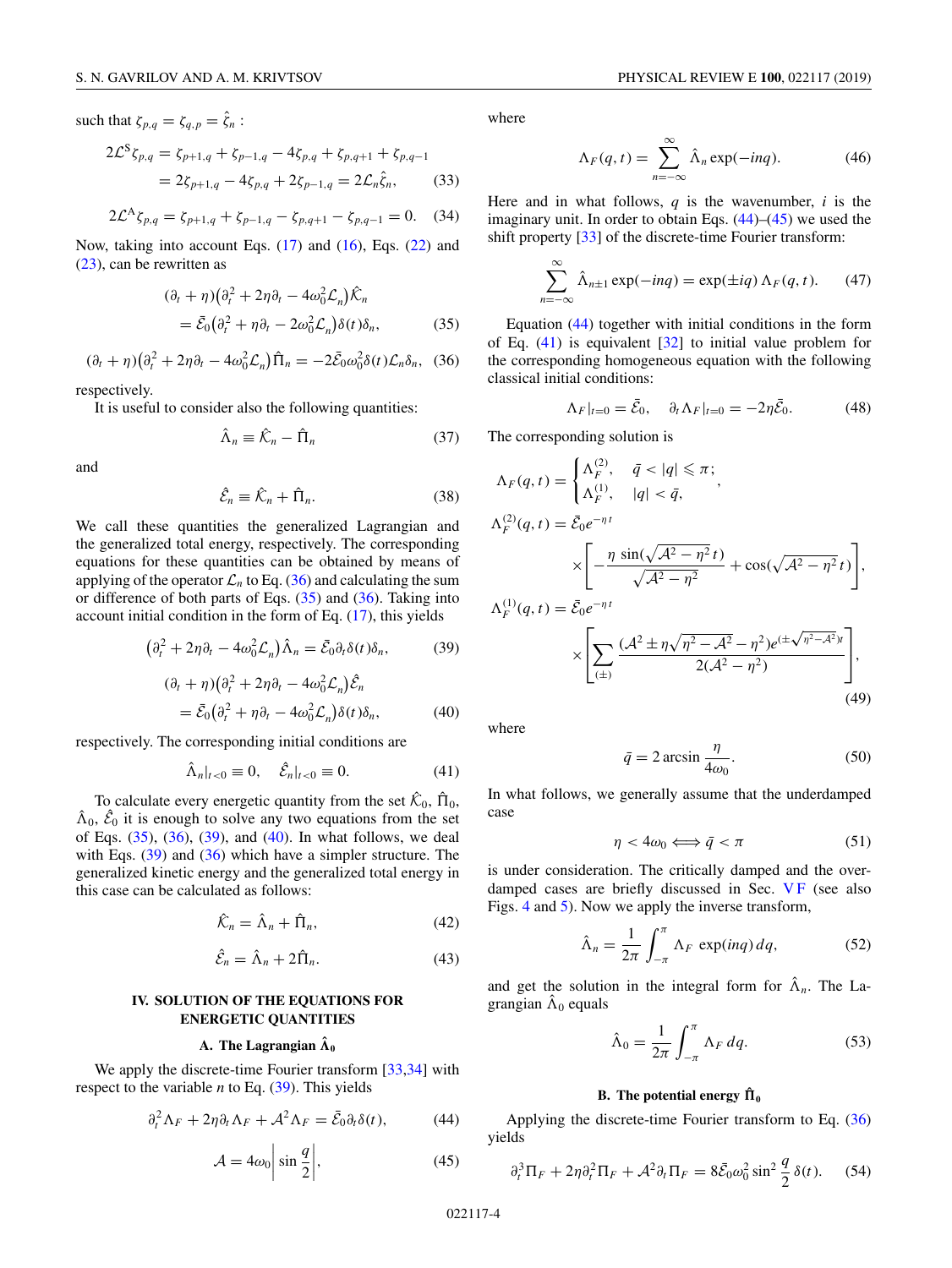<span id="page-4-0"></span>Equation [\(54\)](#page-3-0) together with initial conditions in the form of Eq.  $(41)$  is equivalent  $[32]$  to the initial value problem for the corresponding homogeneous equation with the following classical initial conditions:

$$
\Pi_F|_{t=0} = 0, \quad \partial_t \Pi_F|_{t=0} = 0, \quad \partial_t^2 \Pi_F|_{t=0} = 8\bar{\mathcal{E}}_0 \omega_0^2 \sin^2 \frac{q}{2}.
$$
\n(55)

The corresponding solution can be written as follows:

$$
\Pi_F(q, t) = \begin{cases} \Pi_F^{(0)} + \Pi_F^{(2)}, & \bar{q} < |q| \leq \pi; \\ \Pi_F^{(0)} + \Pi_F^{(1)}, & |q| < \bar{q}, \end{cases}
$$
(56)

$$
\Pi_F^{(0)} = \frac{\bar{\mathcal{E}}_0 \mathcal{A}^2 e^{-\eta t}}{2(\mathcal{A}^2 - \eta^2)},\tag{57}
$$

$$
\Pi_F^{(1)} = -\frac{\bar{\mathcal{E}}_0 \mathcal{A}^2 e^{-\eta t}}{2(\mathcal{A}^2 - \eta^2)} \cosh(\sqrt{\eta^2 - \mathcal{A}^2} t),\tag{58}
$$

$$
\Pi_F^{(2)} = -\frac{\bar{\mathcal{E}}_0 \mathcal{A}^2 e^{-\eta t}}{2(\mathcal{A}^2 - \eta^2)} \cos(\sqrt{\mathcal{A}^2 - \eta^2} t). \tag{59}
$$

Now we apply the inverse transform

$$
\hat{\Pi}_n = \frac{1}{2\pi} \int_{-\pi}^{\pi} \Pi_F \, \exp(i n q) \, dq \tag{60}
$$

and get the solution in the integral form for  $\hat{\Pi}_n$ . The potential energy  $\hat{\Pi}_0$  equals

$$
\hat{\Pi}_0 = \frac{1}{2\pi} \int_{-\pi}^{\pi} \Pi_F \, dq.
$$
\n(61)

### **C.** The conservative case  $\eta = 0$

In the conservative case integral Eq.  $(52)$  can be calculated in the closed form:

$$
\hat{\Lambda}_n = \frac{\bar{\mathcal{E}}_0}{\pi} \int_0^{\pi} \cos \mathcal{A} t \cos nq \, dq
$$
  
= 
$$
\frac{2\bar{\mathcal{E}}_0}{\pi} \int_0^{\pi/2} \cos(4\omega_0 t \sin Q) \cos(2nQ) \, dQ.
$$
 (62)

This yields [\[35\]](#page-12-0)

$$
\hat{\Lambda}_n = \bar{\mathcal{E}}_0 J_{2n}(4\omega_0 t). \tag{63}
$$

For large time  $t$  the asymptotics of the Bessel function  $J_{2n}$ is well known  $[30]$ , thus Eq.  $(63)$  can be written in the asymptotic form

$$
\hat{\Lambda}_n = \frac{\bar{\mathcal{E}}_0(-1)^n}{\sqrt{2\pi\omega_0 t}} \cos\left(4\omega_0 t - \frac{\pi}{4}\right) + O(t^{-3/2}).\tag{64}
$$

In the conservative case it is useful to take  $\hat{\mathcal{E}}_n$  as the second energetic variable (instead of  $\hat{\Pi}_n$ ), since Eq. [\(40\)](#page-3-0) simplifies to

$$
\partial_t \hat{\mathcal{E}}_n = \bar{\mathcal{E}}_0 \delta(t) \delta_n. \tag{65}
$$

The corresponding solution is

$$
\hat{\mathcal{E}}_n = \bar{\mathcal{E}}_0 \delta_n,\tag{66}
$$

i.e., the total energy  $\hat{\mathcal{E}}_0$  conserves, keeping the initial value for the total (or kinetic) energy.

According to Eqs. [\(37\)](#page-3-0) and [\(38\)](#page-3-0), the generalized kinetic  $\hat{\mathcal{K}}_n$ and potential  $\hat{\Pi}_n$  energies equal

$$
\hat{\mathcal{K}}_n = \frac{\bar{\mathcal{E}}_0}{2} [\delta_n + J_{2n}(4\omega_0 t)]
$$
  
= 
$$
\frac{\bar{\mathcal{E}}_0}{2} \bigg[ \delta_n + \frac{(-1)^n}{\sqrt{2\pi \omega_0 t}} \cos\left(4\omega_0 t - \frac{\pi}{4}\right) \bigg] + O(t^{-3/2}),
$$
\n(67)

$$
\hat{\Pi}_n = \frac{\bar{\mathcal{E}}_0}{2} [\delta_n - J_{2n}(4\omega_0 t)] \n= \frac{\bar{\mathcal{E}}_0}{2} \bigg[ \delta_n - \frac{(-1)^n}{\sqrt{2\pi \omega_0 t}} \cos \left( 4\omega_0 t - \frac{\pi}{4} \right) \bigg] + O(t^{-3/2}).
$$
\n(68)

These results are in agreement with ones previously obtained in Refs. [\[4,14\]](#page-11-0).

## **V. ASYMPTOTICS FOR THE ENERGETIC QUANTITIES AS**  $t \to \infty$

Unlike the conservative case the inverse Fourier transforms of quantities Eqs. [\(49\)](#page-3-0) and (56) cannot be evaluated in closed forms. Instead of this for large time we can proceed with asymptotic estimation of the corresponding integrals.

In this section we use the following notation:

$$
\omega \stackrel{\text{def}}{=} \frac{1}{4} \sqrt{16\omega_0^2 - \eta^2}.
$$
 (69)

# $\mathbf{A}$ . The Lagrangian  $\mathbf{\hat{\Lambda}}_0$

Due to Eq. [\(49\)](#page-3-0) the integral in the right-hand side of Eq. [\(52\)](#page-3-0) can be represented as follows:

$$
\hat{\Lambda}_n = \frac{1}{2\pi} \int_{-\bar{q}}^{\bar{q}} \Lambda_F \cos nq \, dq + \frac{1}{\pi} \int_{\bar{q}}^{\pi} \Lambda_F \cos nq \, dq
$$
\n
$$
\equiv \hat{\Lambda}_n^{(1)} + \hat{\Lambda}_n^{(2)}.
$$
\n(70)

It is easy to see that integral  $\hat{\Lambda}_n^{(1)}$  defined by Eqs. (70) and [\(49\)](#page-3-0) is a sum of two Laplace type integrals and, therefore, it can be estimated by the Laplace method [\[29\]](#page-11-0). However, integral  $\hat{\Lambda}_n^{(2)}$  [also defined by Eqs. (70) and [\(49\)](#page-3-0)] is a Fourier type integral and therefore it can be estimated by the method of stationary phase [\[29\]](#page-11-0).

Calculation of the asymptotics for quantities  $\hat{\Lambda}_n^{(2)}$ ,  $\hat{\Lambda}_n^{(1)}$ is presented in Appendices [A–B,](#page-8-0) respectively. In the most interesting particular case  $n = 0$ , the result is [\[36\]](#page-12-0)

$$
\hat{\Lambda}_0^{(1)} = \bar{\mathcal{E}}_0 \left[ -\frac{t^{-3/2}}{8\sqrt{2\pi\eta}\,\omega_0} - \frac{t^{-5/2}(3\eta^2 + 12\omega_0^2)\sqrt{2}}{512\sqrt{\pi}\,\eta^{3/2}\omega_0^3} \right] + O(t^{-7/2}),\tag{71}
$$

$$
\hat{\Lambda}_0^{(2)} = \frac{\bar{\mathcal{E}}_0 e^{-\eta t}}{2\omega_0 \sqrt{2\pi t}} \left[ 2\sqrt{\omega} \cos\left(4\omega t - \frac{\pi}{4}\right) - \frac{\eta}{2\sqrt{\omega}} \sin\left(4\omega t - \frac{\pi}{4}\right) \right] + O\left(\frac{e^{-\eta t}}{t}\right). \tag{72}
$$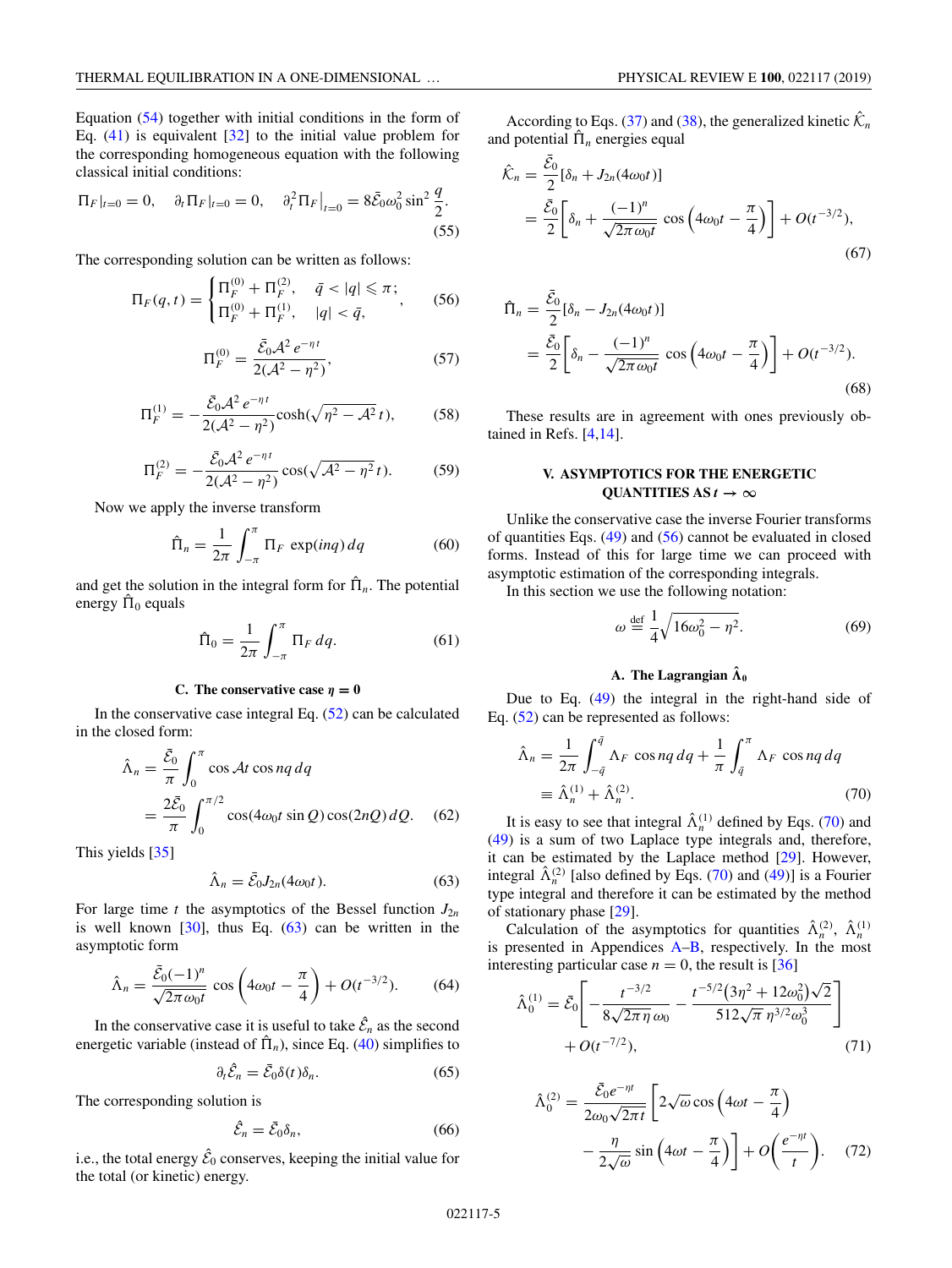### **B.** The potential energy  $\hat{\Pi}_0$

<span id="page-5-0"></span>Calculation of the asymptotics for generalized potential energy  $\hat{\Pi}_n$  is presented in Appendices [C](#page-9-0)[–D,](#page-10-0) respectively. We have

$$
\hat{\Pi}_n = \hat{\Pi}_n^{(0)} + \hat{\Pi}_n^{(1)} + \hat{\Pi}_n^{(2)},\tag{73}
$$

where  $\hat{\Pi}_n^{(1)}$  is a Laplace type integral, and  $\hat{\Pi}_n^{(2)}$  is a Fourier type integral. For  $n = 0$  one gets

$$
\hat{\Pi}_0^{(0)} = \frac{1}{\pi} \text{PV} \int_0^{\pi} \Pi_F^{(0)} dq = \frac{\bar{\mathcal{E}}_0 e^{-\eta t}}{2},\tag{74}
$$

$$
\hat{\Pi}_{0}^{(1)} = \bar{\mathcal{E}}_{0} \left[ \frac{t^{-3/2}}{8\sqrt{2\pi\eta}\,\omega_{0}} + \frac{t^{-5/2}(3\eta^{2} + 36\omega_{0}^{2})\sqrt{2}}{512\sqrt{\pi}\,\eta^{3/2}\omega_{0}^{3}} \right] + O(t^{-7/2}) + O\left(\frac{e^{-\eta t}}{t}\right),\tag{75}
$$

$$
\Pi_0^{(2)} = -\frac{4\bar{\mathcal{E}}_0 \omega_0 e^{-\eta t}}{\sqrt{2\pi t} 8\omega^{3/4}} \cos\left(4\omega t - \frac{\pi}{4}\right) + O\left(\frac{e^{-\eta t}}{t}\right). \quad (76)
$$

Here symbol PV means the Cauchy principal value for the corresponding improper integral.

# **C.** The total energy  $\hat{\mathcal{E}}_0$

Calculating the asymptotics by Eqs. [\(37\)](#page-3-0), [\(38\)](#page-3-0), [\(70\)](#page-4-0), and (73) results in

$$
\hat{\mathcal{E}}_n = 2\hat{\Pi}_n^{(0)} + \hat{\mathcal{E}}_n^{(1)} + \hat{\mathcal{E}}_n^{(2)},\tag{77}
$$

$$
\hat{\mathcal{E}}_n^{(1)} = \hat{\Lambda}_n^{(1)} + 2\hat{\Pi}_n^{(1)},\tag{78}
$$

$$
\hat{\mathcal{E}}_n^{(2)} = \hat{\Lambda}_n^{(2)} + 2\hat{\Pi}_n^{(2)}.
$$
 (79)

For the nonoscillating term  $\hat{\mathcal{E}}_0^{(1)}$  due to Eqs. [\(71\)](#page-4-0) and (75) one has

$$
\hat{\mathcal{E}}_{0}^{(1)} = \bar{\mathcal{E}}_{0} \left[ \frac{t^{-3/2}}{8\sqrt{2\pi\eta}\,\omega_{0}} + \frac{t^{-5/2}(\eta^{2} + 20\omega_{0}^{2})3\sqrt{2}}{512\sqrt{\pi}\,\eta^{3/2}\omega_{0}^{3}} \right] + O(t^{-7/2}) + O\left(\frac{e^{-\eta t}}{t}\right).
$$
\n(80)

For the oscillating term  $\hat{\mathcal{E}}_0^{(2)}$  due to Eqs. [\(72\)](#page-4-0) and (76) one gets

$$
\hat{\mathcal{E}}_0^{(2)} = \frac{\bar{\mathcal{E}}_0 e^{-\eta t}}{2\omega_0 \sqrt{2\pi t}} \left[ \frac{-\eta^2}{8\omega^{3/4}} \cos\left(4\omega t - \frac{\pi}{4}\right) - \frac{\eta}{2\sqrt{\omega}} \sin\left(4\omega t - \frac{\pi}{4}\right) \right] + O\left(\frac{e^{-\eta t}}{t}\right). \tag{81}
$$

The latter term becomes zero as  $\eta \rightarrow +0$ .

### **D.** The kinetic energy  $\hat{\mathcal{K}}_0$

Calculating the asymptotics by Eqs.  $(37)$ ,  $(70)$ , and  $(73)$ results in

$$
\hat{\mathcal{K}}_n = \hat{\Pi}_n^{(0)} + \hat{\mathcal{K}}_n^{(1)} + \hat{\mathcal{K}}_n^{(2)},
$$
\n(82)

$$
\hat{\mathcal{K}}_n^{(1)} = \hat{\Lambda}_n^{(1)} + \hat{\Pi}_n^{(1)},\tag{83}
$$

$$
\hat{\mathcal{K}}_n^{(2)} = \hat{\Lambda}_n^{(2)} + \hat{\Pi}_n^{(2)}.
$$
 (84)

For the nonoscillating term  $\hat{\mathcal{K}}_n^{(1)}$  due to Eqs. [\(71\)](#page-4-0) and (75) one has

$$
\hat{\mathcal{K}}_n^{(1)} = \bar{\mathcal{E}}_0 \frac{3\sqrt{2}}{64\sqrt{\pi} \omega_0 \eta^{3/2}} t^{-5/2} + O(t^{-7/2}) + O\left(\frac{e^{-\eta t}}{t}\right)
$$
\n(85)

for any integer *n*. Note that the principal term of expansion for  $\hat{\mathcal{K}}_n^{(1)}$  is of order  $t^{-5/2}$  and does not depend on *n*, whereas expansions for  $\hat{\Pi}_n^{(1)}$ ,  $\hat{\Lambda}_n^{(1)}$ ,  $\hat{\mathcal{E}}_n^{(1)}$  have principal terms of order  $t^{-3/2}$ .

For the oscillating term  $\hat{\mathcal{K}}_0^{(2)}$  due to Eqs. [\(72\)](#page-4-0) and (76) one gets

$$
\hat{\mathcal{K}}_{0}^{(2)} = \frac{\bar{\mathcal{E}}_{0}e^{-\eta t}}{2\omega_{0}\sqrt{2\pi t}} \left[\frac{8\omega_{0}^{2} - \eta^{2}}{8\omega^{3/4}}\cos\left(4\omega t - \frac{\pi}{4}\right) - \frac{\eta}{2\sqrt{\omega}}\sin\left(4\omega t - \frac{\pi}{4}\right)\right] + O\left(\frac{e^{-\eta t}}{t}\right). \tag{86}
$$

### **E.** The conservative case  $(\eta = 0)$

In the particular case  $\eta = 0$  the terms of asymptotic expansions for energetic quantities with superscript "(1)" equal zero since the integration is carried out over the interval of zero length. The corresponding asymptotic formulas for these terms are not valid. At the same time, according to Eqs.  $(D1)$ and  $(D2)$ ,

$$
\hat{\Pi}_0^{(0)} = \frac{\bar{\mathcal{E}}_0}{2}.
$$
\n(87)

This yields the same results as ones obtained in Sec. [IV C](#page-4-0) by a different approach.

### **F. The critically damped and the overdamped cases**

In the critically damped ( $\eta = 4\omega_0$ ) and the overdamped cases ( $\eta > 4\omega_0$ ) the terms of asymptotic expansions for energetic quantities with superscript "(2)" equal zero since the integration is carried out over the interval of zero length. All other formulas remain valid.

### **VI. NUMERICS**

In this section, we present the results of the numerical solution of the system of ordinary differential equations [\(1\)](#page-1-0) with random initial conditions Eqs.  $(5)$  and  $(6)$ . It is useful to rewrite Eqs. [\(1\)](#page-1-0) in the dimensionless form

$$
\partial_t \tilde{v}_i = \mathcal{L}_i \tilde{u}_i - \eta \tilde{v}_i, \quad \partial_t \tilde{u}_i = \tilde{v}_i,
$$
 (88)

where

$$
\tilde{u} \stackrel{\text{def}}{=} \frac{u}{a}, \quad \tilde{v} \stackrel{\text{def}}{=} \frac{v}{\omega_0 a}, \quad \tilde{t} \stackrel{\text{def}}{=} \omega_0 t, \quad \tilde{\eta} \stackrel{\text{def}}{=} \frac{\eta}{\omega_0}.
$$
 (89)

Here *a* is a constant with dimension of length, e.g., the lattice constant (the distance between neighboring particles) [\[1,2\]](#page-11-0). We consider the chain of  $2N + 1$  particles and the periodic boundary conditions

$$
u_{-N} = u_N, \quad v_{-N} = v_N. \tag{90}
$$

The initial conditions that correspond to Eq. [\(5\)](#page-1-0) are

$$
\tilde{u}_i(0) = 0, \quad \tilde{v}_i(0) = \rho_i,\tag{91}
$$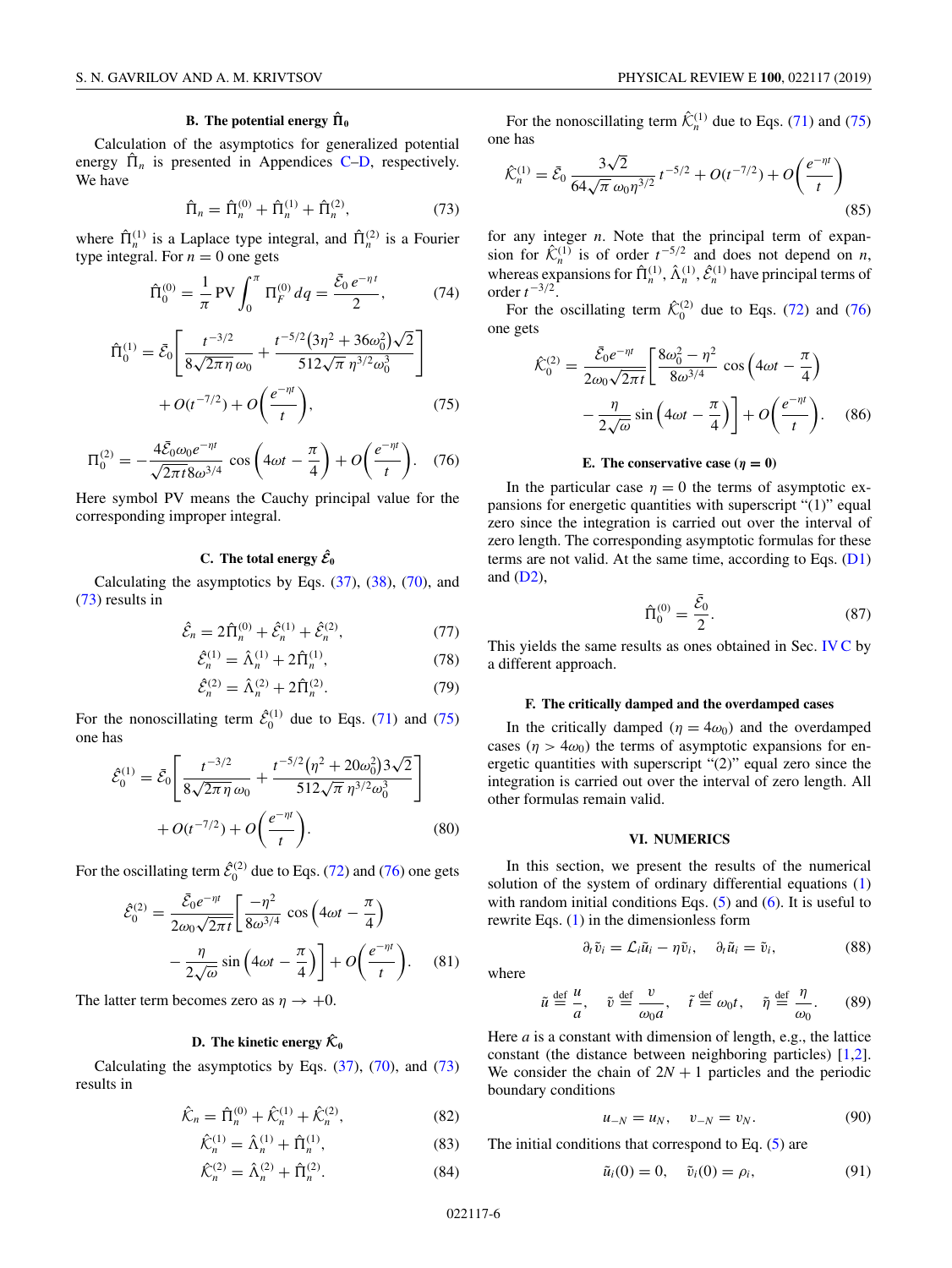<span id="page-6-0"></span>where  $\rho_i$  are generated normal random numbers that satisfy Eq. [\(6\)](#page-1-0), where, without loss of generality, we can take  $\kappa_i(0) =$ 1. We use SCIPY software [\[37\]](#page-12-0): the numerical solutions of system of ODE [\(88\)](#page-5-0) are found using the standard PYTHON routine scipy.integrate.odeint. We perform a series of  $r = 1...R$  realizations of these calculations (with various independent  $\rho(r)i$  and get the corresponding displacements and particle velocities as functions of discrete time  $t^j$ :  $\tilde{u}_{(r)i}(t^j)$ and  $\tilde{v}_{(r)i}(t^j)$ , respectively, where  $t = \tilde{t}^j \stackrel{\text{def}}{=} j\Delta\tilde{t}$ .

According to Eqs. [\(8\)](#page-1-0), [\(9\)](#page-1-0), [\(32\)](#page-2-0), and [\(29\)](#page-2-0) the ratios  $\tilde{\mathcal{K}}_{0i}$ and  $\tilde{\Pi}_{0i}$  of the dimensionless kinetic and potential energies to the initial value of the total energy can be calculated as the following averages:

$$
\tilde{\mathcal{K}}_{0 i} = \frac{1}{R} \sum_{r=1}^{R} (v_{(r)i})^2, \tag{92}
$$

$$
\tilde{\Pi}_{0 i} = -\frac{1}{R} \sum_{r=1}^{R} [u_{(r)i}u_{(r)i-1} + u_{(r)i}u_{(r)i+1} - 2(u_{(r)i})^2], \quad (93)
$$

respectively. The ratios  $\tilde{\Lambda}_{0i}$  and  $\tilde{\mathcal{E}}_{0i}$  of the dimensionless Lagrangian and the total energy to the initial value of the dimensionless total energy are

$$
\tilde{\Lambda}_0 \equiv \tilde{\mathcal{K}}_0 - \tilde{\Pi}_0,\tag{94}
$$

$$
\tilde{\mathcal{E}}_0 \equiv \tilde{\mathcal{K}}_0 + \tilde{\Pi}_0. \tag{95}
$$

All calculations were performed for the following values of the problem parameters:  $N = 20$ ,  $R = 10000$ . We verify that the numerical results for  $\tilde{\mathcal{K}}_{0i}$  and  $\tilde{\Pi}_{0i}$  actually do not depend on *i*, and use quantities  $\tilde{\mathcal{K}}_0 \equiv \tilde{\mathcal{K}}_{0,0}$  and  $\tilde{\Pi}_0 \equiv \tilde{\Pi}_{0,0}$  to compare the numerical and analytical results.

Numerical results for  $\tilde{\mathcal{E}}_0$ ,  $\tilde{\mathcal{K}}_0$ ,  $\tilde{\Pi}_0$ ,  $\tilde{\Lambda}_0$  can be compared with the analytical solutions in the integral form given by Eqs. [\(43\)](#page-3-0),  $(42)$ ,  $(61)$ , and  $(53)$ , respectively, and corresponding asymptotics (see formulas in Sec. [V\)](#page-4-0). The analytical solutions in the integral form are calculated using the standard PYTHON routine scipy.integrate.quad. A comparison in the case  $\tilde{\eta} = 0.5$  (the underdamped case) is presented in Figs. 2 and 3. Figure 3 corresponds to the case of large values of time, when exponentially-decaying terms of the asymptotics almost vanish. One can see that the numerical and analytical solutions in the integral form are in a very good agreement. Also, the same graphs confirm the accuracy of formulas for the asymptotic solution for large values of time presented in Sec. [V.](#page-4-0) The analogous comparisons for the critically damped and overdamped cases are given in Figs. [4](#page-7-0) and [5,](#page-7-0) respectively.

### **VII. DISCUSSION**

In this section we discuss the large-time behavior of energetic quantities in the underdamped case.

From the formal point of view, the exponentially decaying terms of the asymptotic expansions [the ones with superscripts " $(0)$ " and " $(2)$ "] are much less than the power-decaying terms [the ones with superscript "(1)"]. It seems, therefore, that the exponentially decaying terms can be dropped out. However, the calculations show that actually the terms with different decay approximate the solution at different timescales.



FIG. 2. The ratios of the total energy  $\tilde{\mathcal{E}}_0$ , the kinetic energy  $\tilde{\mathcal{K}}_0$ , the potential energy  $\tilde{\Pi}_0$ , and the Lagrangian  $\tilde{\Lambda}_0$  to the initial value of the total energy versus the time  $\tilde{t}$  in the underdamped case ( $\tilde{\eta} = 0.5$ ). Comparing the analytical solutions in the integral form given by Eqs.  $(43)$ ,  $(42)$ ,  $(61)$ , and  $(53)$ , respectively (the solid lines); the corresponding numerical solutions (the crosses); and the corresponding asymptotic solutions (the dotted lines).

In Figs. 2 and 3 one can see that in the underdamped case the unsteady process of thermal equilibration has two stages. At the first stage ("the large times"), when the quantity *e*<sup>−η*t*</sup> is not yet very small, the *qualitative* description of the process is as follows: the kinetic and potential energies oscillate approaching the curvilinear asymptote. The asymptote corresponds to the term  $\hat{\Pi}_0^{(0)}$  described by Eq. [\(74\)](#page-5-0), which is equal to  $\frac{\bar{\mathcal{E}}_0 e^{-\eta t}}{2}$ . The total energy also oscillates (with a smaller amplitude than the kinetic and potential energy) approaching the asymptotic level  $\bar{\mathcal{E}}_0 e^{-\eta t}$ . The Lagrangian oscillates around zero and approaches zero. The oscillatory motions are described by the terms  $\tilde{\mathcal{E}}_0^{(2)}, \tilde{\mathcal{K}}_0^{(2)}, \tilde{\Pi}_0^{(2)}, \tilde{\Lambda}_0^{(2)}$  expressed by Eqs.  $(81)$ ,  $(86)$ ,  $(76)$ , and  $(72)$ , respectively. The amplitudes of oscillations for all energetic quantities are of



FIG. 3. The same quantities as in Fig.  $2$  versus the time  $\tilde{t}$  for large values of time (the underdamped case  $\tilde{\eta} = 0.5$ ).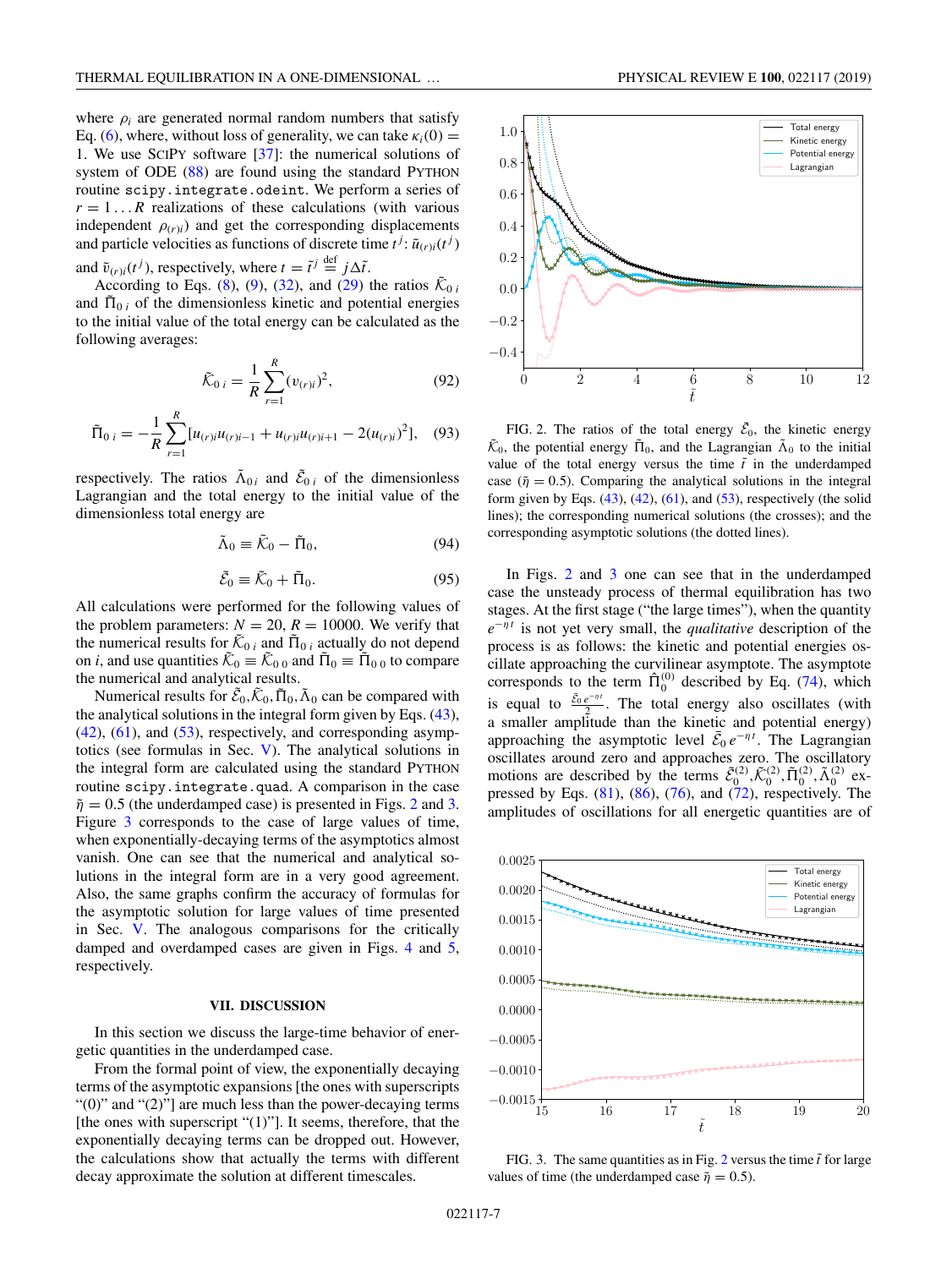<span id="page-7-0"></span>

FIG. 4. The same quantities as in Fig. [2](#page-6-0) versus the time  $\tilde{t}$  in the critically damped case ( $\tilde{\eta} = 4$ ).

order *O*(*t*−1/2*e*−<sup>η</sup> *<sup>t</sup>* ). In the limiting case of zero dissipation the first stage transforms into the solution describing the thermal equilibration in the corresponding conservative system.

Unexpectedly, there is the second stage (see Fig. [3\)](#page-6-0), that can be observed only when the quantity  $e^{-\eta t}$  becomes very small [\[38\]](#page-12-0) ("the very large times"). The expressions for all energetic quantities at the second stage are subjected to a power decay, i.e., from the formal point of view the corresponding terms  $\tilde{\mathcal{E}}_0^{(1)}, \tilde{\mathcal{K}}_0^{(1)}, \tilde{\Pi}_0^{(1)}, \tilde{\Lambda}_0^{(1)}$  are principal terms of the corresponding asymptotic expansions. The formulas for these terms are Eqs.  $(80)$ ,  $(85)$ ,  $(75)$ , and  $(71)$ , respectively. Another one unexpected result is as follows: the principal term of the asymptotic expansion for  $\tilde{\mathcal{K}}_0$  is proportional to  $t^{-5/2}$  in the case of the kinetic energy and to *t*−3/<sup>2</sup> for all other energetic quantities. In the limiting case of zero dissipation the second stage disappears.

The calculations show that in the case  $\tilde{\eta} \ll 1$  the asymptotic formulas for the power-decaying terms can give wrong



FIG. 5. The same quantities as in Fig. [2](#page-6-0) versus the time  $\tilde{t}$  in the overdamped case ( $\tilde{\eta} = 8.0$ ).



FIG. 6. The ratios of the total energy  $\tilde{\mathcal{E}}_0$ , the kinetic energy  $\tilde{\mathcal{K}}_0$ , the potential energy  $\tilde{\Pi}_0$ , and the Lagrangian  $\tilde{\Lambda}_0$  to the initial value of the total energy versus the time  $\tilde{t}$  in the case of very small dissipation ( $\tilde{\eta} = 0.02$ ). Comparing the analytical solutions in the integral form given by Eqs.  $(43)$ ,  $(42)$ ,  $(61)$ , and  $(53)$ , respectively (the solid lines); the corresponding asymptotic solutions (the dotted lines), and approximate asymptotic solution, wherein the terms with superscripts "(1)" are dropped out (the dashed lines)

results at a timescale that corresponds to the large, but not very large times. Thus, to approximate the solution at such a timescale, it can be preferable to drop out the powerdecaying terms and use only the exponentially decaying terms of asymptotics (the ones with superscripts "(0)" and "(2)"). This fact is illustrated in Fig. 6.

### **VIII. CONCLUSION**

It the paper, we have obtained the analytical solutions in the integral form describing the thermal equilibration in a one-dimensional damped harmonic crystal (see Sec. [IV\)](#page-3-0). These solutions describe the time behavior of the energetic quantities (the total energy, the kinetic energy, the potential energy, and the Lagrangian). The analytical solutions are in an excellent agreement with independent numerical calculations (see Sec. [VI\)](#page-5-0).

The most important result of the paper is large-time asymptotic formulas for energetic quantities presented in Sec. [V](#page-4-0) (see the derivation in the [A](#page-8-0)ppendices  $A-D$ ).

The main conclusions of the paper can be formulated as follows:

(i) In presence of small viscous external damping (i.e., in the underdamped case) the process of thermal equilibration is more complicated than in the corresponding conservative system and has two stages that correspond to large and very large times (see Figs. [2](#page-6-0) and [3\)](#page-6-0).

(ii) In the critically damped (see Fig. 4) and the overdamped (see Fig. 5) cases the process of thermal equilibration has only one stage, which is similar to the second stage in the underdamped case.

(iii) At very large times (i.e., during the second stage) the total energy of an underdamped harmonic crystal is mostly the potential energy. The same conclusion is true for large time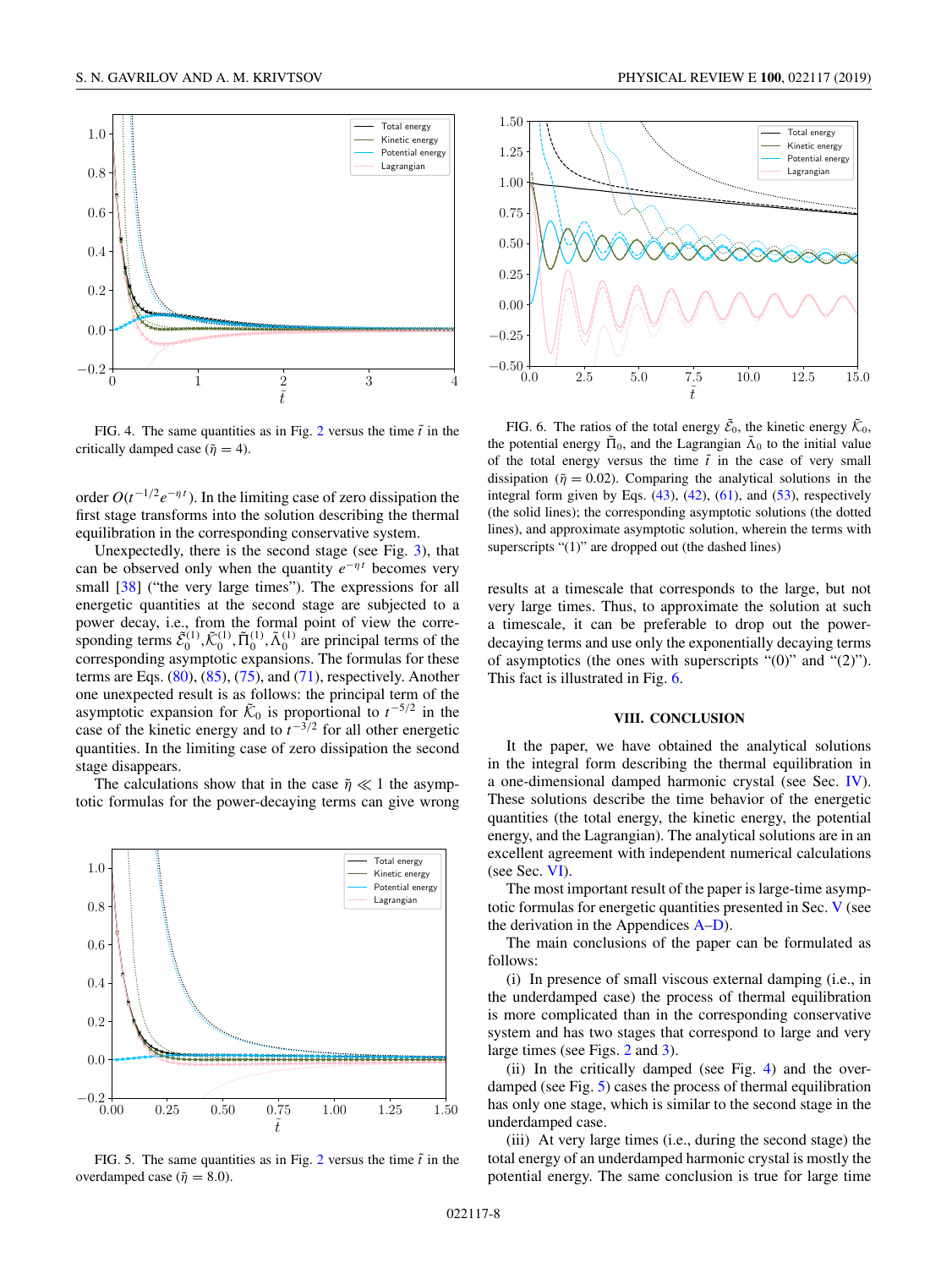<span id="page-8-0"></span>behavior of a critically damped and an overdamped harmonic crystal.

### **ACKNOWLEDGMENTS**

The authors are grateful to V. A. Kuzkin and E. V. Shishkina for useful and stimulating discussions. This work is supported by Russian Science Foundation (Grant No. 19- 41-04106).

## **APPENDIX A: CALCULATION OF THE ASYMPTOTICS FOR**  $\hat{\Lambda}_n^{(2)}$

Following to the general procedure of the method of stationary phase [\[29\]](#page-11-0), according to the localization principle, we claim that for  $t \to \infty$  the integral  $\hat{\Lambda}_n^{(2)}$  defined by Eqs. [\(70\)](#page-4-0) and [\(49\)](#page-3-0) equals the sum

$$
\hat{\Lambda}_n^{(2)} = \sum_i \tilde{\Lambda}_n^{(2)}(q_i) + O(t^{-\infty})
$$
\n(A1)

of contributions  $\tilde{\Lambda}_n^{(2)}(q_i)$  from the critical points  $q = q_i$  in the interval of integration  $[\bar{q}; \pi]$ . In the case under consideration, there are two critical points: the stationary point  $q_1 = \pi$  of the phase function

$$
\phi(q) = \sqrt{|\mathcal{A}^2(q) - \eta^2|},\tag{A2}
$$

and the boundary of integration interval  $q_2 = \bar{q}$ . The contribution from the stationary point  $q_1 = \pi$  can be calculated as

$$
\tilde{\Lambda}_n^{(2)}(q_1) = \frac{\bar{\mathcal{E}}_0 e^{-\eta t}}{\pi} \int_{\bar{q}}^{\pi} \chi(q - \pi) \left[ \cos \left( \sqrt{\mathcal{A}^2 - \eta^2} t \right) - \frac{\eta \sin \left( \sqrt{\mathcal{A}^2 - \eta^2} t \right)}{\sqrt{\mathcal{A}^2 - \eta^2}} \right] \cos nq \, dq. \tag{A3}
$$

Here and in what follows,  $\chi(q) \in C^{\infty}$  is a nonnegative even function such that

$$
\chi(q) \equiv 1 \quad \text{for} \quad |q| < \frac{\bar{\epsilon}}{3},
$$
\n
$$
\chi(q) \equiv 0 \quad \text{for} \quad |q| > \frac{2\bar{\epsilon}}{3}; \tag{A4}
$$

 $\bar{\epsilon} > 0$  is a small enough number to get the integrand with a unique isolated critical point. The expression for the principal term of the asymptotics for the contribution from an isolated boundary stationary point  $q = q_*$  is [\[29\]](#page-11-0)

$$
\int_{-\infty}^{q_*} \chi(q - q_*) f(q) \exp(i\phi(q)t) dq
$$
  
= 
$$
\left[ \frac{1}{2} \sqrt{\frac{2\pi}{|\phi''(q_*)|t}} f(q_*) + O(t^{-1}) \right]
$$
  

$$
\times \exp\left[i\phi(q_*)t + \frac{i\pi}{4} \operatorname{sign}\phi''(q_*)\right].
$$
 (A5)

One has

$$
\phi(\pi) = \sqrt{16\omega_0^2 - \eta^2},\tag{A6}
$$

$$
\phi''(\pi) = -\frac{4\omega_0^2}{\sqrt{16\omega_0^2 - \eta^2}}.\tag{A7}
$$

Taking the real part of Eq. (A5), wherein  $f(q) = \lambda(q)$ ,

$$
\lambda(q) \equiv \frac{\bar{\mathcal{E}}_0 e^{-\eta t}}{\pi} \left( 1 + \frac{i\eta}{\sqrt{\mathcal{A}^2(q) - \eta^2}} \right) \cos nq \tag{A8}
$$

to calculate the integral in the right-hand side of Eq. (A3) results in

$$
\tilde{\Lambda}_n^{(2)}(\pi) = \bar{\mathcal{E}}_0(-1)^n \frac{4\sqrt{16\omega_0^2 - \eta^2}}{2\omega_0\sqrt{2\pi t}} e^{-\eta t} \times \left[ \cos\left(\sqrt{16\omega_0^2 - \eta^2} t - \frac{\pi}{4}\right) \right. \left. - \frac{\eta}{\sqrt{16\omega_0^2 - \eta^2}} \sin\left(\sqrt{16\omega_0^2 - \eta^2} t - \frac{\pi}{4}\right) \right] + O\left(\frac{e^{-\eta t}}{t}\right).
$$
\n(A9)

To finalize the calculation of asymptotics for  $\hat{\Lambda}_n^{(2)}$  we need to estimate the contribution from the critical point  $q_2 = \bar{q}$ . One has

$$
\phi(q) \sim \phi_{1/2}|q - \bar{q}|^{1/2} + \phi_{3/2}|q - \bar{q}|^{3/2} + ..., \qquad (A10)
$$

Im 
$$
\lambda(q) \sim \frac{\bar{\mathcal{E}}_0 \eta e^{-\eta t}}{\phi_{1/2} \pi} |q - \bar{q}|^{-1/2} + ...,
$$
 (A11)

as  $q \rightarrow \bar{q} + 0$ . Here  $\phi_{1/2}$  is a positive constant. It follows from the Erdeliy lemma [\[29\]](#page-11-0) that

$$
\int_0^\infty q^{\beta-1} \chi(q) \exp(itq^\alpha) \, dq \sim At^{-\frac{\beta}{\alpha}},\tag{A12}
$$

where *A* is a nonzero constant. Applying Eq. (A12) in the cases  $\beta = 1$ ,  $\alpha = 1/2$  and  $\beta = 1/2$ ,  $\alpha = 1/2$  yields

$$
\tilde{\Lambda}_n^{(2)}(\bar{q}) = O\left(\frac{e^{-\eta t}}{t}\right) + O\left(\frac{e^{-\eta t}}{t^2}\right) = O\left(\frac{e^{-\eta t}}{t}\right). \tag{A13}
$$

Thus, the asymptotics of  $\hat{\Lambda}_n^{(2)}$  equals to the right-hand side of Eq. (A9).

# **APPENDIX B: CALCULATION OF THE ASYMPTOTICS FOR**  $\hat{\Lambda}_n^{(1)}$

One has

$$
\hat{\Lambda}_n^{(1)} = \frac{1}{2\pi} \int_{-\bar{q}}^{\bar{q}} \Lambda_F \cos nq \, dq \equiv \hat{\Lambda}_n^{(1)(+)} + \hat{\Lambda}_n^{(1)(-)}, \quad \text{(B1)}
$$

where

$$
\hat{\Lambda}_n^{(1)(\pm)} \equiv \frac{\bar{\mathcal{E}}_0 e^{-\eta t}}{2\pi} \int_{-\bar{q}}^{\bar{q}} \frac{(\mathcal{A}^2 \pm \eta \sqrt{\eta^2 - \mathcal{A}^2} - \eta^2) e^{\pm \sqrt{\eta^2 - \mathcal{A}^2} t}}{2(\mathcal{A}^2 - \eta^2)}
$$
\n
$$
\times \cos nq \, dq. \tag{B2}
$$

Following to the general procedure of the Laplace method [\[29\]](#page-11-0), we claim that for  $t \to \infty$  the each integral  $\hat{\Lambda}_n^{(1)(\pm)}$  can be asymptotically approximated by contribution

$$
\hat{\Lambda}_n^{(2)(\pm)} \sim \Lambda_n^{(2)(\pm)}(q_\pm)
$$
 (B3)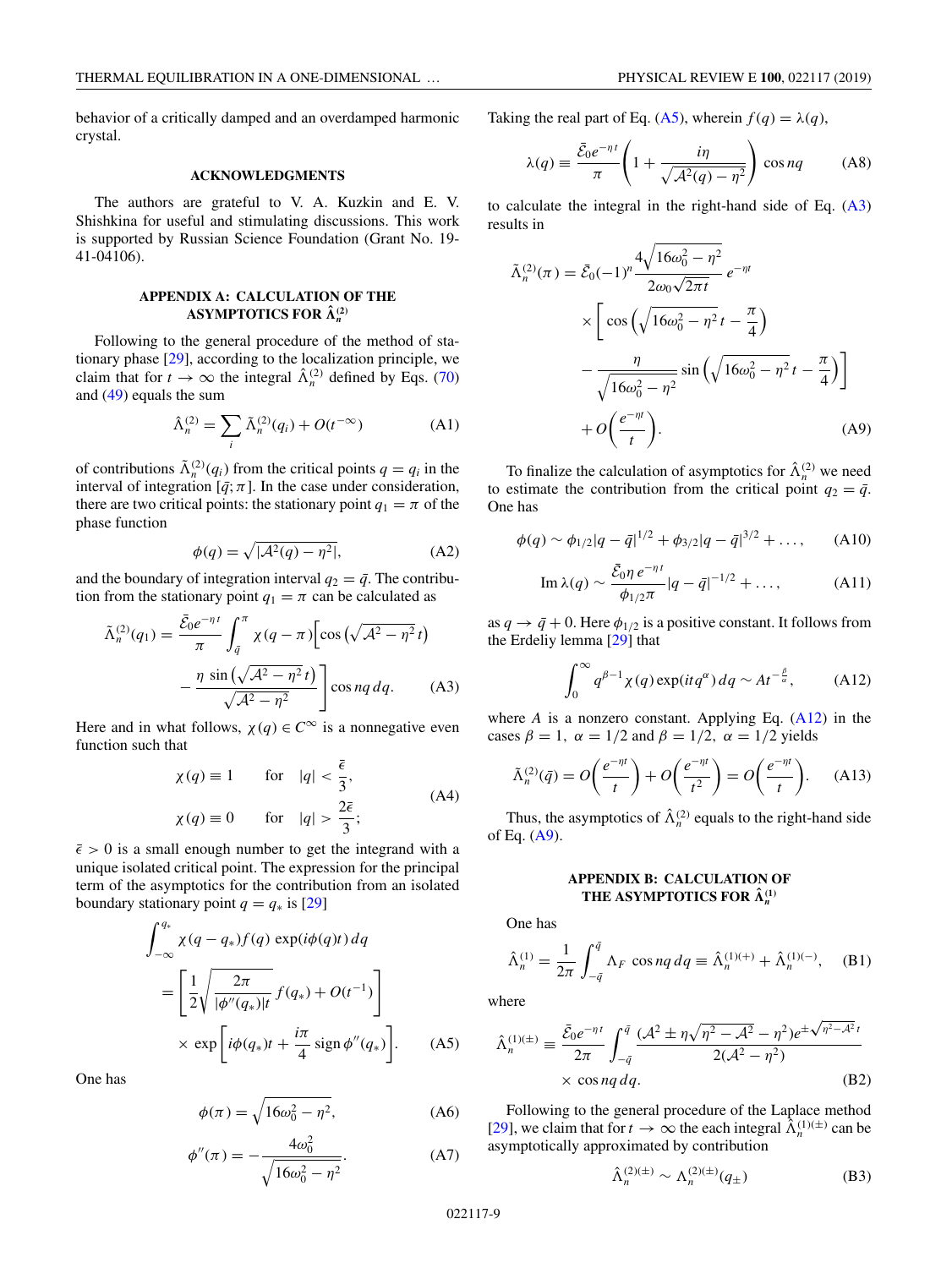<span id="page-9-0"></span>from the global maximum point  $q_{\pm}$  for the functions  $\pm \phi(q)$ [defined by Eq.  $(A2)$ ] lying in the interval of integration  $[-\bar{q}; \bar{q}]$ .

At first, consider the integral  $\Lambda_n^{(1)(+)}$ . The maximum point for  $\phi(q)$  is the internal point  $q = 0$ , and  $\phi(0) = \eta$ . The expression for the corresponding contribution in the case of an internal isolated maximum point  $q = q_{\star}$  is (see Ref. [\[29\]](#page-11-0), Eq. (1.25) [\[39\]](#page-12-0)):

$$
\int_{-\infty}^{\infty} \chi(q - q_{\star}) f(q) \exp[\phi(q)t] dq
$$
  
 
$$
\sim \sum_{k=0}^{\infty} c_k t^{-k-1/2} \exp[\phi(q_{\star})t],
$$
 (B4)

where

$$
c_k = \frac{\Gamma\left(k + \frac{1}{2}\right)}{(2k)!} \left(\frac{d}{dq}\right)^{2k} \left\{ f(q) \left[ \frac{\phi(q_\star) - \phi(q)}{(q - q_\star)^2} \right]^{-k - \frac{1}{2}} \right\} \Big|_{q = q_\star}.
$$
\n(B5)

Now we take  $f(q) = L_{+}(q)$ , where

$$
L_{\pm}(q) \equiv \frac{\bar{\mathcal{E}}_0 e^{-\eta t}}{2\pi} \frac{\mathcal{A}^2 \pm \eta \sqrt{\eta^2 - \mathcal{A}^2} - \eta^2}{\mathcal{A}^2 - \eta^2} \cos nq, \quad (B6)
$$

to calculate the coefficients  $c_k$ . To do this we use MAPLE symbolic calculation software. In this way, we find

$$
c_0 = 0,\t\t(B7)
$$

i.e., we deal with a degenerate case, and

$$
c_1 = -\frac{\bar{\mathcal{E}}_0}{8\sqrt{2\pi\eta}\,\omega_0},\tag{B8}
$$

$$
c_2 = \frac{\bar{\mathcal{E}}_0 \left( (12n^2 - 3)\eta^2 - 12\omega_0^2 \right) \sqrt{2}}{512\sqrt{\pi} \eta^{3/2} \omega_0^3}.
$$
 (B9)

Thus,

$$
\tilde{\Lambda}_n^{(1)(+)} = \bar{\mathcal{E}}_0 \left\{ -\frac{t^{-3/2}}{8\sqrt{2\pi\eta}\omega_0} \frac{t^{-5/2} \left[ (12n^2 - 3)\eta^2 - 12\omega_0^2 \right] \sqrt{2}}{512\sqrt{\pi} \eta^{3/2} \omega_0^3} \right\} + O(t^{-7/2}).
$$
\n(B10)

To finalize the calculation of asymptotics for  $\hat{\Lambda}_n^{(1)}$  we need to estimate the integral  $\tilde{\Lambda}_n^{(1)(-)}$ . The maximum points for  $-\phi(q)$  are boundary points  $\pm \bar{q}$ , and  $-\phi(\bar{q}) = 0$ . Due to the symmetry, these two points bring equal contributions, therefore we can estimate only one of them at  $q = \bar{q}$ . One has

$$
L_{-}(q) \sim L_{1/2} e^{-\eta t} (\bar{q} - q)^{-1/2}, \tag{B11}
$$

as  $q \rightarrow \bar{q} - 0$ . Here  $L_{1/2}$  is a nonzero constant. It follows from the Watson lemma [\[29\]](#page-11-0) that

$$
\int_0^\infty q^{\beta-1} \chi(q) \exp(-t q^\alpha) dq \sim B t^{-\frac{\beta}{\alpha}}, \tag{B12}
$$

where  $B$  is a nonzero constant. Taking into account Eq.  $(A10)$ and using Eq. (B12) in the case  $\beta = 1/2$ ,  $\alpha = 1/2$  one gets

$$
\tilde{\Lambda}_n^{(1)(-)} = O\bigg(\frac{e^{-\eta t}}{t}\bigg). \tag{B13}
$$

Thus, the asymptotics of  $\hat{\Lambda}_n^{(1)}$  equals to the right-hand side of Eq.  $(B10)$ .

### **APPENDIX C: CALCULATION OF THE ASYMPTOTICS FOR ˆ** *<sup>n</sup>*

The integral in the right-hand side of Eq.  $(60)$  can be represented as follows:

$$
\hat{\Pi}_n = \hat{\Pi}_n^{(0)} + \hat{\Pi}_n^{(1)} + \hat{\Pi}_n^{(2)} + R,\tag{C1}
$$

$$
\hat{\Pi}_n^{(0)} = \frac{1}{\pi} \left( \int_0^{\bar{q}-\epsilon} + \int_{\bar{q}+\epsilon}^{\pi} \right) \Pi_F^{(0)} \cos nq \, dq, \tag{C2}
$$

$$
\hat{\Pi}_n^{(1)} = \frac{1}{2\pi} \bigg( \int_{-\bar{q}+\epsilon}^{\bar{q}-\epsilon} \Pi_F^{(1)} \cos nq \, dq \bigg),\tag{C3}
$$

$$
\hat{\Pi}_n^{(2)} = \frac{1}{\pi} \left( \int_{-\pi}^{-\bar{q}-\epsilon} + \int_{\bar{q}+\epsilon}^{\pi} \right) \Pi_F^{(2)} \cos nq \, dq, \tag{C4}
$$

$$
R = \frac{1}{\pi} \Biggl[ \int_{\bar{q}-\epsilon}^{\bar{q}} \left( \Pi_F^{(0)} + \Pi_F^{(1)} \right) \cos nq \, dq + \int_{\bar{q}}^{\bar{q}+\epsilon} \left( \Pi_F^{(0)} + \Pi_F^{(2)} \right) \cos nq \, dq \Biggr], \tag{C5}
$$

where  $\epsilon > 0$  is a small enough number. Again, the integral  $\hat{\Pi}_n^{(1)}$  is a Laplace type integral, whereas the integral  $\hat{\Pi}_n^{(2)}$  is a Fourier type integral.

The asymptotic expansion for large time of the integral  $\Pi_n^{(2)}$  is the sum of the doubled contribution from the boundary stationary point  $q = q_* = \pi$  [where  $\phi'(q_*) = 0$ ]:

$$
\hat{\Pi}_n^{(2)}(\pi) = -\frac{\bar{\mathcal{E}}_0 e^{-\eta t}}{\pi} \times \int_{\bar{q}}^{\pi} \chi(q - \pi) \frac{\mathcal{A}^2 \cos(\sqrt{\mathcal{A}^2 - \eta^2} t)}{\mathcal{A}^2 - \eta^2} \cos nq \, dq
$$

$$
+ O\left(\frac{e^{-\eta t}}{t}\right), \tag{C6}
$$

and the doubled contribution from the boundary point  $q =$  $\bar{q} + \epsilon$ . The latter term is discussed at the end of this Appendix [after Eq.  $(C18)$ ], where we deal with the estimation of the reminder *R*. Applying Eq. [\(A5\)](#page-8-0), wherein  $f(q) = P(q)$ ,

$$
P(q) \equiv -\frac{\bar{\mathcal{E}}_0 e^{-\eta t} \cos nq}{\pi} \frac{\mathcal{A}^2}{\mathcal{A}^2 - \eta^2},\tag{C7}
$$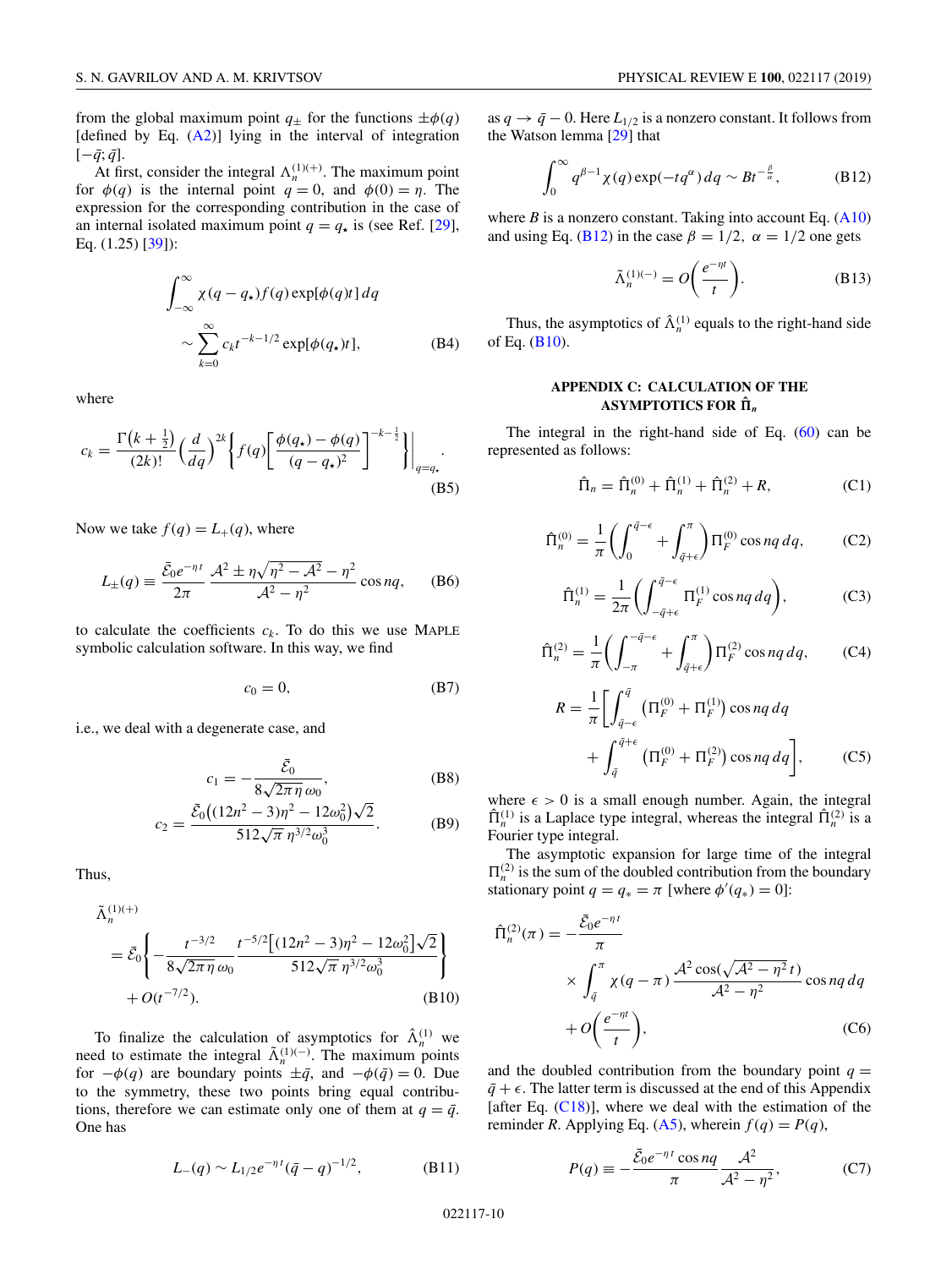<span id="page-10-0"></span>to calculate the integral in the right-hand side of Eq.  $(C6)$ , and taking into account Eqs.  $(A6)$  and  $(A7)$ , results in

$$
\Pi_n^{(2)}(\pi) = -\frac{4(-1)^n \bar{\mathcal{E}}_0 \omega_0 e^{-\eta t}}{\sqrt{2\pi t} \left(16\omega_0^2 - \eta^2\right)^{3/4}} \cos\left(\sqrt{16\omega_0^2 - \eta^2} t - \frac{\pi}{4}\right) + O\left(\frac{e^{-\eta t}}{t}\right).
$$
\n(C8)

We represent integral  $\hat{\Pi}_n^{(1)}$  as follows:

$$
\hat{\Pi}_n^{(1)} = \frac{1}{2\pi} \int_{-\bar{q}}^{\bar{q}} \Pi_F \, \cos nq \, dq \equiv \hat{\Pi}_n^{(1)(+)} + \hat{\Pi}_n^{(1)(-)}, \quad \text{(C9)}
$$

where

$$
\hat{\Pi}_n^{(1)(\pm)} \equiv -\frac{\bar{\mathcal{E}}_0 e^{-\eta t}}{2\pi} \int_{\bar{q}}^{\bar{q}} \frac{\mathcal{A}^2 e^{\pm \sqrt{\eta^2 - \mathcal{A}^2} t}}{4(\mathcal{A}^2 - \eta^2)} \cos nq \, dq. \tag{C10}
$$

At first, consider the integral  $\Pi_n^{(1)(+)}$ . Again (see Appendix [B\)](#page-8-0), the maximum point for  $\phi(q)$  defined by Eq. [\(A2\)](#page-8-0) is  $q = 0$ , and  $\phi(0) = \eta$ . Applying Eqs. [\(B4\)](#page-9-0) and [\(B5\)](#page-9-0) [wherein  $f(q) =$  $P(q)$ , and  $P(q)$  is defined by Eq. [\(C7\)](#page-9-0)], to calculate the corresponding contribution, one can get

$$
c_0 = 0,\t(C11)
$$

i.e., we deal with a degenerate case, and

$$
c_1 = \frac{\bar{\mathcal{E}}_0}{8\sqrt{2\pi\eta}\,\omega_0},\tag{C12}
$$

$$
c_2 = \frac{\bar{\mathcal{E}}_0\left((-12n^2+3)\eta^2+36\omega_0^2\right)\sqrt{2}}{512\sqrt{\pi}\eta^{3/2}\omega_0^3}.
$$
 (C13)

Here, to calculate coefficients  $c_k$ , we again used MAPLE symbolic calculation software. In this way we find

$$
\hat{\Pi}_{n}^{(1)(+)} = \bar{\mathcal{E}}_0 \left\{ \frac{t^{-3/2}}{8\sqrt{2\pi\eta}\omega_0} + \frac{t^{-5/2} \left[(-12n^2 + 3)\eta^2 + 36\omega_0^2\right]\sqrt{2}}{512\sqrt{\pi}\eta^{3/2}\omega_0^3} \right\} + O(t^{-7/2}).
$$
\n(C14)

Now we need to consider the integral  $\Pi_n^{(1)(-)}$ . The maximum points for  $-\phi(q)$  defined by Eq. [\(A2\)](#page-8-0) are boundary points  $q = \pm (\bar{q} \mp \epsilon)$ :

$$
\hat{\Pi}_n^{(1)} = \frac{1}{\pi} \bigg( \int_0^{\bar{q}-\epsilon} \Pi_F^{(1)} \cos nq \, dq \bigg). \tag{C15}
$$

The corresponding contribution is discussed in what follows [after formula Eq.  $(C18)$ ], where we deal with the estimation of the reminder term *R*.

Now consider the reminder term *R* defined by Eq. [\(C5\)](#page-9-0). We need to estimate the contribution to integral Eq. [\(C1\)](#page-9-0) from a neighbourhood of the point  $q = \bar{q}$ . We asymptotically approximate integrand in the neighbourhood of  $q = \bar{q}$  using Eq.  $(A10)$ , and

$$
P(q) = e^{-\eta t} (P_{-1}(q - \bar{q})^{-1} + P_0 + \dots).
$$
 (C16)

Accordingly, one has

$$
R \sim R_{-1} + R_0 + \dots, \tag{C17}
$$

where

$$
R_{-1} \propto e^{-\eta t} \left[ \int_{\bar{q}-\epsilon}^{\bar{q}} \frac{1 - \cosh(\phi_{1/2}|\bar{q} - q|^{1/2} t)}{q - \bar{q}} dq + \int_{\bar{q}}^{\bar{q}+\epsilon} \frac{1 - \cos(\phi_{1/2}|q - \bar{q}|^{1/2} t)}{q - \bar{q}} dq \right]
$$
  

$$
= e^{-\eta t} \left[ \int_{-\epsilon}^{0} \frac{1 - \cosh(\phi_{1/2}|q|^{1/2} t)}{q} dq + \int_{0}^{\epsilon} \frac{1 - \cos(\phi_{1/2}|q|^{1/2} t)}{q} dq \right]
$$
  

$$
= 2e^{-\eta t} [\text{Chi}(\sqrt{\epsilon}\phi_{1/2}t) - \text{Ci}(\sqrt{\epsilon}\phi_{1/2}t)]. \quad (C18)
$$

Here  $\phi_{1/2}$  is defined by Eq. [\(A10\)](#page-8-0), Ci(·) is the integral cosine,  $Chi(\cdot)$  is the integral hyperbolic cosine [\[30\]](#page-11-0). Thus, for large *t* the reminder *R* is the sum of contributions from the boundary points  $\bar{q} \pm \epsilon$ , which must be totally compensated in the sum with the corresponding contributions from the boundary points for integrals  $\tilde{\Pi}_n^{(1)(\pm)}$  and  $\hat{\Pi}_n^{(2)(\pm)}$ . Hence, to estimate the contribution to integral Eq.  $(C1)$  from a neighbourhood of the point  $q = \bar{q}$  we need to take into account the correction terms in expansions Eqs.  $(A10)$  and  $(C16)$ .

We introduce the substitution

$$
\phi(q) = \sqrt{Q},\tag{C19}
$$

where  $\phi(q)$  is defined by Eq. [\(A2\)](#page-8-0) [and expansion Eq. [\(A11\)](#page-8-0)]. One has

$$
dq = dQ[1 + O(Q)].
$$
 (C20)

Analogously, the next term  $R_0$  in Eq. (C17) is the sum of contribution of the boundary points (which again are totally compensated) and a contribution from  $q = \bar{q}$ . Taking into account Eqs.  $(C16)$  and  $(C20)$ , one can estimate the latter term as follows:

$$
R_0(\bar{q}) \propto e^{-\eta t} \left[ \int_{-\epsilon}^0 \chi(Q) \cosh(C_1|Q|^{1/2} t) dQ \right]
$$

$$
+ \left[ \int_0^{\epsilon} \chi(Q) \cos(C_1|Q|^{1/2} t) dQ \right]
$$

$$
= O\left(\frac{e^{-\eta t}}{t^2}\right).
$$
(C21)

The last formula is obtained using the Erdeliy lemma and Watson lemma in the case  $\beta = 1$ ,  $\alpha = 1/2$  and taking  $\bar{\epsilon} < \epsilon$ in Eq. [\(A4\)](#page-8-0).

Thus, the asymptotics of  $\hat{\Pi}_n$  equals the sum of the righthand side of Eq. (C8), the right-hand side of Eq. (C14), and the term  $\hat{\Pi}_n^{(0)}$  calculated in Appendix D in the particular case  $n = 0$ .

# <code>APPENDIX D: CALCULATION OF THE INTEGRAL  $\hat{\Pi}^{(0)}_0$ </code>

Since  $\bar{\epsilon}$  introduced by Eqs. [\(C1\)](#page-9-0)–[\(C5\)](#page-9-0) is an arbitrary positive number, the integral  $\hat{\Pi}_0^{(0)}$  can be calculated as

$$
\hat{\Pi}_n^{(0)} = \frac{1}{\pi} \text{PV} \int_0^{\pi} \Pi_F^{(0)} \cos nq \, dq,\tag{D1}
$$

where symbol PV means the Cauchy principal value for the corresponding improper integral.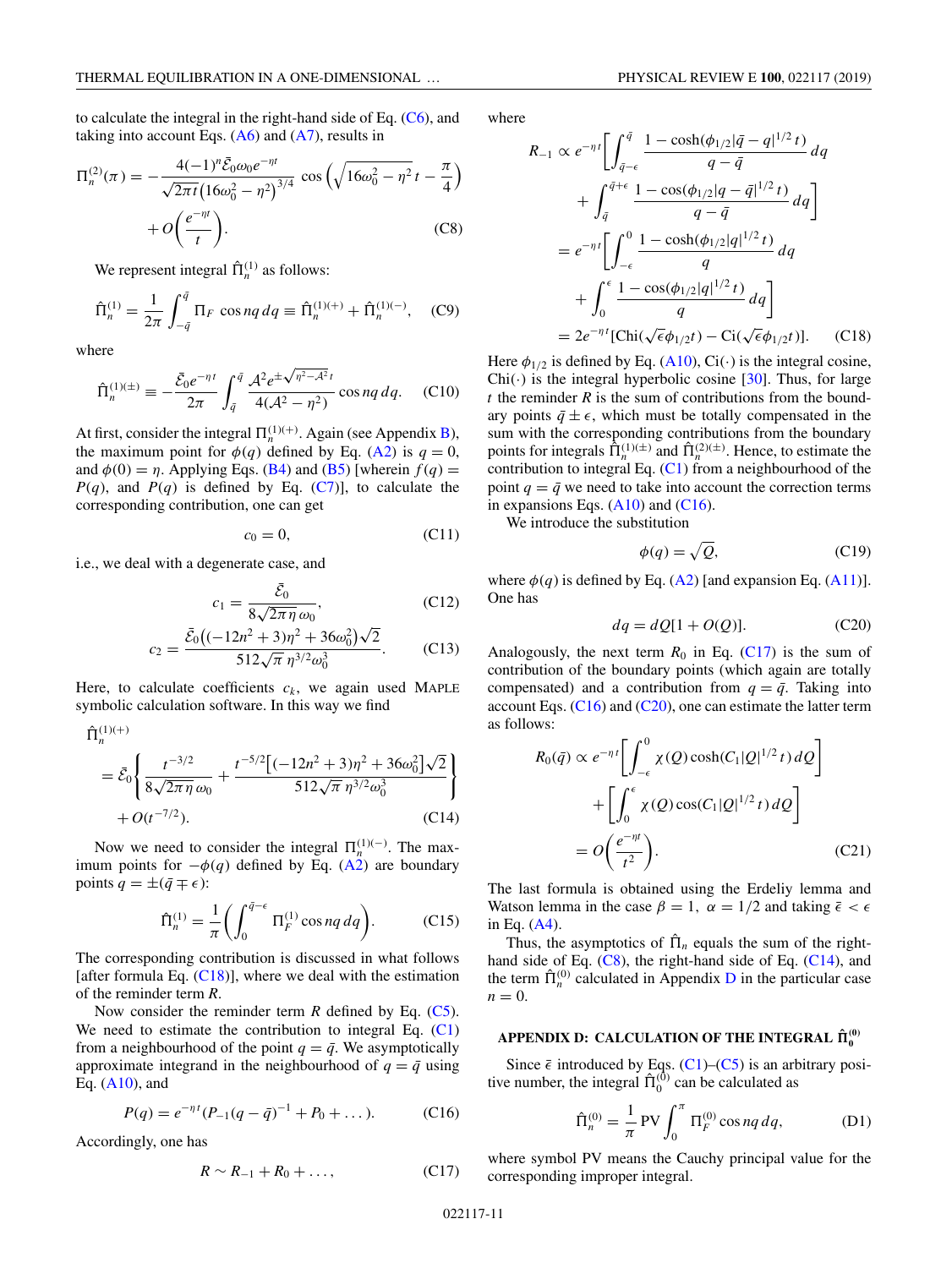<span id="page-11-0"></span>In what follows, we consider only the case  $n = 0$ . According to Eqs.  $(57)$  and  $(45)$ , one gets

$$
\hat{\Pi}_F^{(0)} = \frac{\bar{\mathcal{E}}_0 e^{-\eta t}}{2\pi} \frac{(4\omega_0 \sin q/2)^2}{(4\omega_0 \sin q/2)^2 - \eta^2} \n= \frac{\bar{\mathcal{E}}_0 e^{-\eta t}}{2\pi} \left(1 + \frac{\eta^2}{8\omega_0^2 - \eta^2 - 8\omega_0^2 \cos q}\right). \quad (D2)
$$

Thus,

$$
\hat{\Pi}_0^{(0)} = \frac{\bar{\mathcal{E}}_0 e^{-\eta t}}{2} (1 + \pi^{-1} \mathcal{P}),
$$
 (D3)

$$
\mathcal{P} = \text{PV} \int_0^{\pi} \frac{\eta^2 \, dq}{8 - \eta^2 - 8 \cos q}
$$
  
=  $\eta^2 \left\{ \mathcal{J}(\pi) - \mathcal{J}(0) + \lim_{\epsilon \to +0} [\mathcal{J}(\bar{q} - \epsilon) - \mathcal{J}(\bar{q} + \epsilon)] \right\} \Big|_{a=8-\eta^2, b=-8}, \quad \text{(D4)}$ 

where  $\mathcal{J}(q)$  is the following integral that can be calculated in the closed form [\[35\]](#page-12-0)

$$
\mathcal{J}(q) = \int \frac{dq}{a + b\cos q} = \frac{1}{\sqrt{b^2 - a^2}} \ln|\mathcal{Z}(q)|, \quad |a| < |b|;
$$
\n(D5)

- [1] [S. Gavrilov, A. Krivtsov, and D. Tsvetkov,](https://doi.org/10.1007/s00161-018-0681-3) Continuum Mech. Thermodyn. **[31](https://doi.org/10.1007/s00161-018-0681-3)**, [255](https://doi.org/10.1007/s00161-018-0681-3) [\(2019\)](https://doi.org/10.1007/s00161-018-0681-3).
- [2] S. Gavrilov and A. Krivtsov, [Continuum Mech. Thermodyn.](https://doi.org/10.1007/s00161-019-00782-2) [\(2019\)](https://doi.org/10.1007/s00161-019-00782-2).
- [3] M. Allen and D. Tildesley, *Computer Simulation of Liquids* (Clarendon Press, Oxford, 1987).
- [4] G. Klein and I. Prigogine, [Physica](https://doi.org/10.1016/S0031-8914(53)80120-5) **[19](https://doi.org/10.1016/S0031-8914(53)80120-5)**, [1053](https://doi.org/10.1016/S0031-8914(53)80120-5) [\(1953\)](https://doi.org/10.1016/S0031-8914(53)80120-5).
- [5] S. Linn and H. Robertson, [J. Phys. Chem. Solids](https://doi.org/10.1016/0022-3697(84)90111-2) **[45](https://doi.org/10.1016/0022-3697(84)90111-2)**, [133](https://doi.org/10.1016/0022-3697(84)90111-2) [\(1984\)](https://doi.org/10.1016/0022-3697(84)90111-2).
- [6] P. Hemmer, *Dynamic and Stochastic Types of Motion in the Linear Chain* (Norges tekniske høgskole, Trondheim, 1959).
- [7] M. Huerta, H. Robertson, and J. Nearing, [J. Math. Phys.](https://doi.org/10.1063/1.1665536) **[12](https://doi.org/10.1063/1.1665536)**, [2305](https://doi.org/10.1063/1.1665536) [\(1971\)](https://doi.org/10.1063/1.1665536).
- [8] H. Robertson and M. Huerta, [Phys. Rev. Lett.](https://doi.org/10.1103/PhysRevLett.23.825) **[23](https://doi.org/10.1103/PhysRevLett.23.825)**, [825](https://doi.org/10.1103/PhysRevLett.23.825) [\(1969\)](https://doi.org/10.1103/PhysRevLett.23.825).
- [9] H. Robertson and M. Huerta, [Am. J. Phys.](https://doi.org/10.1119/1.1976416) **[38](https://doi.org/10.1119/1.1976416)**, [619](https://doi.org/10.1119/1.1976416) [\(1970\)](https://doi.org/10.1119/1.1976416).
- [10] V. Kannan, A. Dhar, and J. L. Lebowitz, [Phys. Rev. E](https://doi.org/10.1103/PhysRevE.85.041118) **[85](https://doi.org/10.1103/PhysRevE.85.041118)**, [041118](https://doi.org/10.1103/PhysRevE.85.041118) [\(2012\)](https://doi.org/10.1103/PhysRevE.85.041118).
- [11] [S. Lepri, C. Mejía-Monasterio, and A. Politi,](https://doi.org/10.1088/1751-8113/42/2/025001) J. Phys. A: Math. Theor. **[42](https://doi.org/10.1088/1751-8113/42/2/025001)**, [025001](https://doi.org/10.1088/1751-8113/42/2/025001) [\(2008\)](https://doi.org/10.1088/1751-8113/42/2/025001).
- [12] Z. Rieder, J. Lebowitz, and E. Lieb, [J. Math. Phys.](https://doi.org/10.1063/1.1705319) **[8](https://doi.org/10.1063/1.1705319)**, [1073](https://doi.org/10.1063/1.1705319) [\(1967\)](https://doi.org/10.1063/1.1705319).
- [13] S. Lepri, C. Mejía-Monasterio, and A. Politi, [J. Phys. A](https://doi.org/10.1088/1751-8113/43/6/065002) **[43](https://doi.org/10.1088/1751-8113/43/6/065002)**, [065002](https://doi.org/10.1088/1751-8113/43/6/065002) [\(2010\)](https://doi.org/10.1088/1751-8113/43/6/065002).
- [14] A. Krivtsov, [Dokl. Phys.](https://doi.org/10.1134/S1028335814090080) **[59](https://doi.org/10.1134/S1028335814090080)**, [427](https://doi.org/10.1134/S1028335814090080) [\(2014\)](https://doi.org/10.1134/S1028335814090080).
- [15] M. Babenkov, A. Krivtsov, and D. Tsvetkov, [Phys. Mesomech.](https://doi.org/10.1134/S1029959916030061) **[19](https://doi.org/10.1134/S1029959916030061)**, [282](https://doi.org/10.1134/S1029959916030061) [\(2016\)](https://doi.org/10.1134/S1029959916030061).
- [16] V. Kuzkin and A. Krivtsov, [Dokl. Phys.](https://doi.org/10.1134/S1028335817020070) **[62](https://doi.org/10.1134/S1028335817020070)**, [85](https://doi.org/10.1134/S1028335817020070) [\(2017\)](https://doi.org/10.1134/S1028335817020070).
- [17] M. A. Guzev, [Dal'nevost. Mat. Zh.](http://www.mathnet.ru/php/archive.phtml?wshow=paper&jrnid=dvmg&paperid=364&option_lang=eng) **18**, 39 (2018).
- [18] V. Kuzkin and A. Krivtsov, [J. Phys.: Condens. Matter](https://doi.org/10.1088/1361-648X/aa98eb) **[29](https://doi.org/10.1088/1361-648X/aa98eb)**, [505401](https://doi.org/10.1088/1361-648X/aa98eb) [\(2017\)](https://doi.org/10.1088/1361-648X/aa98eb).
- [19] V. Kuzkin and A. Krivtsov, [Phys. Solid State](https://doi.org/10.1134/S1063783417050201) **[59](https://doi.org/10.1134/S1063783417050201)**, [1051](https://doi.org/10.1134/S1063783417050201) [\(2017\)](https://doi.org/10.1134/S1063783417050201).

$$
\mathcal{Z}(q) = \frac{\sqrt{b^2 - a^2} \tan \frac{q}{2} + a + b}{\sqrt{b^2 - a^2} \tan \frac{q}{2} - a - b}.
$$
 (D6)

One can see that

$$
\mathcal{J}(0) = 0, \quad \mathcal{J}(\pi) = 0, \tag{D7}
$$

whereas at  $q = \bar{q}$  the argument  $|\mathcal{Z}(q)|$  of logarithmic function has indeterminate form 0/0. One can obtain the following expansions ( $\epsilon \rightarrow +0$ ):

$$
\mathcal{Z}(\bar{q} + \epsilon) = -\frac{4\omega_0^2}{\eta \sqrt{16\omega_0^2 - \eta^2}} \epsilon + O(\epsilon^2),
$$

$$
\mathcal{Z}(\bar{q} - \epsilon) = \frac{4\omega_0^2}{\eta \sqrt{16\omega_0^2 - \eta^2}} \epsilon + O(\epsilon^2).
$$
 (D8)

Now it follows from Eqs.  $(D8)$  and  $(D5)$  that

$$
\lim_{\epsilon \to +0} [\mathcal{J}(\bar{q} - \epsilon) - \mathcal{J}(\bar{q} + \epsilon)] = 0
$$
 (D9)

and

$$
\hat{\Pi}_0^{(0)} = \frac{\bar{\mathcal{E}}_0 e^{-\eta t}}{2}.
$$
\n(D10)

- [20] V. Kuzkin, [Continuum Mech. Thermodyn.](https://doi.org/10.1007/s00161-019-00758-2) **[31](https://doi.org/10.1007/s00161-019-00758-2)**, [1401](https://doi.org/10.1007/s00161-019-00758-2) [\(2019\)](https://doi.org/10.1007/s00161-019-00758-2).
- [21] A. A. Sokolov, A. M. Krivtsov, W. H. Müller, and E. N. Vilchevskaya, [Phys. Rev. E](https://doi.org/10.1103/PhysRevE.99.042107) **[99](https://doi.org/10.1103/PhysRevE.99.042107)**, [042107](https://doi.org/10.1103/PhysRevE.99.042107) [\(2019\)](https://doi.org/10.1103/PhysRevE.99.042107).
- [22] A. R. Usha Devi and A. K. Rajagopal, [Phys. Rev. E](https://doi.org/10.1103/PhysRevE.80.011136) **[80](https://doi.org/10.1103/PhysRevE.80.011136)**, [011136](https://doi.org/10.1103/PhysRevE.80.011136) [\(2009\)](https://doi.org/10.1103/PhysRevE.80.011136).
- [23] In the underdamped case the specific viscosity of the external environment is small enough such that restriction Eq. [\(51\)](#page-3-0) is fulfilled.
- [24] A. Krivtsov, [Dokl. Phys.](https://doi.org/10.1134/S1028335815090062) **[60](https://doi.org/10.1134/S1028335815090062)**, [407](https://doi.org/10.1134/S1028335815090062) [\(2015\)](https://doi.org/10.1134/S1028335815090062).
- [25] A. Krivtsov, in *Dynamical Processes in Generalized Continua and Structures, Advanced Structured Materials 103*, edited by H. Altenbach *et al.* (Springer, Berlin, 2019), pp. 345–358.
- [26] A. Sokolov, A. Krivtsov, and W. Müller, [Phys. Mesomech.](https://doi.org/10.1134/S1029959917030067) **[20](https://doi.org/10.1134/S1029959917030067)**, [305](https://doi.org/10.1134/S1029959917030067) [\(2017\)](https://doi.org/10.1134/S1029959917030067).
- [27] A. Krivtsov, A. Sokolov, W. Müller, and A. Freidin, in *Advances in Mechanics of Microstructured Media and Structures*, edited by F. dell'Isola, V. Eremeyev, and A. Porubov (Springer, Berlin, 2018), pp. 197–213.
- [28] [A. Murachev, A. Krivtsov, and D. Tsvetkov,](https://doi.org/10.1088/1361-648X/aaf3c6) J. Phys.: Condens. Matter **[31](https://doi.org/10.1088/1361-648X/aaf3c6)**, [095702](https://doi.org/10.1088/1361-648X/aaf3c6) [\(2018\)](https://doi.org/10.1088/1361-648X/aaf3c6).
- [29] M. Fedoryuk, *The Saddle-Point Method* (Nauka, Moscow, 1977), p. 368, in Russian.
- [30] M. Abramowitz and I. Stegun, *Handbook of Mathematical Functions: with Formulas, Graphs, and Mathematical Tables* (Dover, New York, 1972).
- [31] A. Krivtsov, *Problems of Mathematical Physics and Applied Mathematics: Proceedings of the Seminar in Honor of Prof. E.A. Tropp's 75th Anniversary* (Ioffe Institute, St. Petersburg, 2016), pp. 63–81, in Russian.